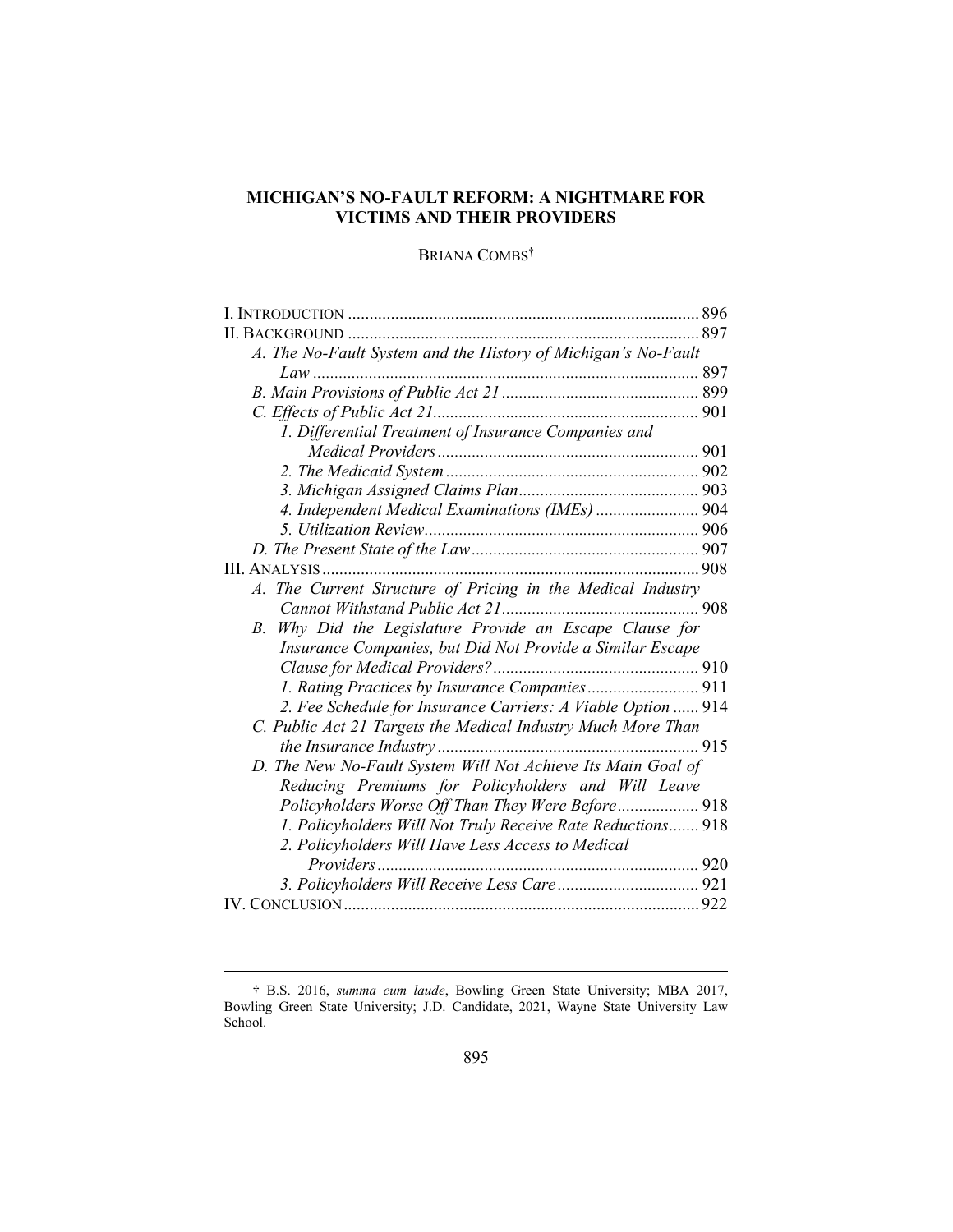### I. INTRODUCTION

In the State of Michigan, it is no subject for debate that auto insurance premiums continue to escalate.<sup>1</sup> In fact, across the United States, Michigan citizens are confronted with the highest auto insurance premiums in the country.<sup>2</sup> With such high rates burdening drivers across the State of Michigan, the Michigan Legislature realized the imminent need to bring down the cost of auto insurance for Michiganders.<sup>3</sup> To do so, the legislature imposed the concept of caps on insurance coverage as part of a supposed effort to minimize the amount of money Michigan citizens dedicate to their auto insurance.<sup>4</sup>

However, despite setting out with a goal of reducing rates for policyholders, in reality, Public Act 21 "focuses on only taking benefits and protections away from car crash victims, and does nothing to force the insurance companies to reduce premiums."<sup>5</sup> Even with the new changes in place, insurance companies still have the ability to "micro-target" rates and utilize factors such as credit history and geography to determine premiums.<sup>6</sup> Insurance companies themselves admit that "no-fault reform [is not] guaranteed to cut costs."7

The main problem with the new no-fault law is that, instead of targeting insurance companies to save money for policyholders, Public Act 21's *main* target is the medical provider industry.<sup>8</sup> This Note argues that the Act's main effect will be to destroy the current medical provider system, leaving policyholders worse off than they were under the old Michigan no-fault system in place prior to the passage of Public Act 21.<sup>9</sup>

<sup>1.</sup> Wayne J. Miller, No-Fault Reform 2019: Shame, J. INS. & INDEMNITY L., July 2019, at 4.

 <sup>2.</sup> Nancy Kaffer, There's One Big Problem with Michigan's No-Fault Auto Insurance Reform, DET. FREE PRESS (July 19, 2019, 11:10 AM), https://www.freep.com/story/opini on/columnists/nancy-kaffer/2019/07/19/michigan-no-fault-auto-insurance-reform/17595 54001/ [http://web.archive.org/web/20210126203113/https://www.freep.com/story/opini on/columnists/nancy-kaffer/2019/07/19/michigan-no-fault-auto-insurance-reform/17595 54001/].

<sup>3</sup>. See id.

<sup>4</sup>. See id.

 <sup>5.</sup> Steven M. Gursten, New Michigan No-Fault Auto Insurance Bill: What Does It Mean?, MICH. AUTO L. (May 7, 2019), https://www.michiganautolaw.com/blog/2019/05/ 07/new-michigan-no-fault-auto-insurance-bill/ [http://web.archive.org/web/20210126203 657/https://www.michiganautolaw.com/blog/2019/05/07/new-michigan-no-fault-autoinsurance-bill/].

 <sup>6.</sup> Kaffer, supra note 2.

<sup>7</sup>. Id.

<sup>8</sup>. See infra Section III.D.

<sup>9</sup>. See infra Section III.D.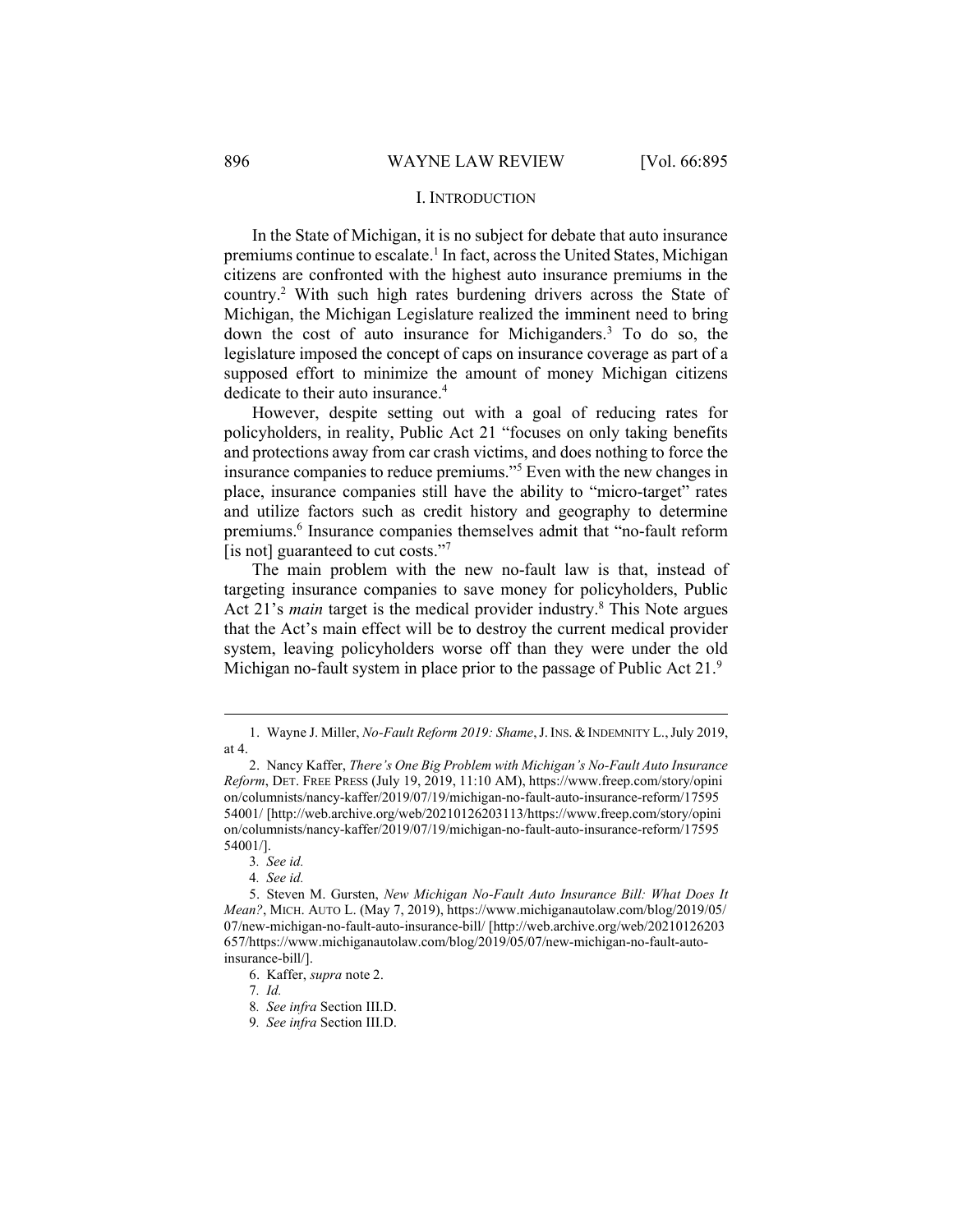This Note will analyze the two main provisions of Public Act 21, tiered levels of benefit coverage and fee schedules for providers,<sup>10</sup> and will examine the provisions with an eye toward their anticipated impact on policyholders and medical providers. Through its analysis, this Note will argue:  $(1)$  that the new law will *not* result in long-run cost savings for drivers<sup>11</sup> and (2) that the legislation "singles out" the medical provider industry while providing a beneficial "out" for insurance providers, $12$ which will end up placing an inordinate strain on medical providers and punishing both providers and the policyholders they treat.<sup>13</sup>

#### II. BACKGROUND

# A. The No-Fault System and the History of Michigan's No-Fault Law

Currently, twelve states across the nation regulate automobile accidents within their borders based on no-fault auto insurance laws.<sup>14</sup> In its most basic form, the "no-fault" designation describes state laws that allow auto accident victims to receive first party benefits, also known as "personal injury protection" (PIP) benefits.<sup>15</sup> The laws also provide accident victims with a limited right to sue if a certain "tort liability threshold" is met.<sup>16</sup> Regardless of fault, an auto accident victim is eligible to receive PIP benefits.<sup>17</sup> The payment of PIP benefits comes from the individual's own insurance company.<sup>18</sup> PIP benefits can include, depending on the individual's situation and the severity of the injuries resulting from the accident, the payment of money for medical expenses,

<sup>10</sup>. See infra Section II.B.

<sup>11</sup>. See infra Section III.D.

<sup>12</sup>. See infra Section III.B.

<sup>13</sup>. See infra Section III.D.

<sup>14.</sup> Background on: No-fault Auto Insurance, INS. INFO. INST. (Nov. 6, 2018), https://www.iii.org/article/background-on-no-fault-auto-insurance [http://web.archive. org/web/20210126204714/https://www.iii.org/article/background-on-no-fault-autoinsurance].

 <sup>15.</sup> David Goguen, J.D., Michigan No-Fault Car Insurance, NOLO, https://www. nolo.com/legal-encyclopedia/michigan-no-fault-car-insurance.html [http://web.archive. org/web/20210126205149/https://www.nolo.com/legal-encyclopedia/michigan-no-faultcar-insurance.html] (last visited Mar. 1, 2020).

<sup>16</sup>. Background on: No-fault Auto Insurance, supra note 14.

 <sup>17.</sup> Goguen, supra note 15.

<sup>18</sup>. Id.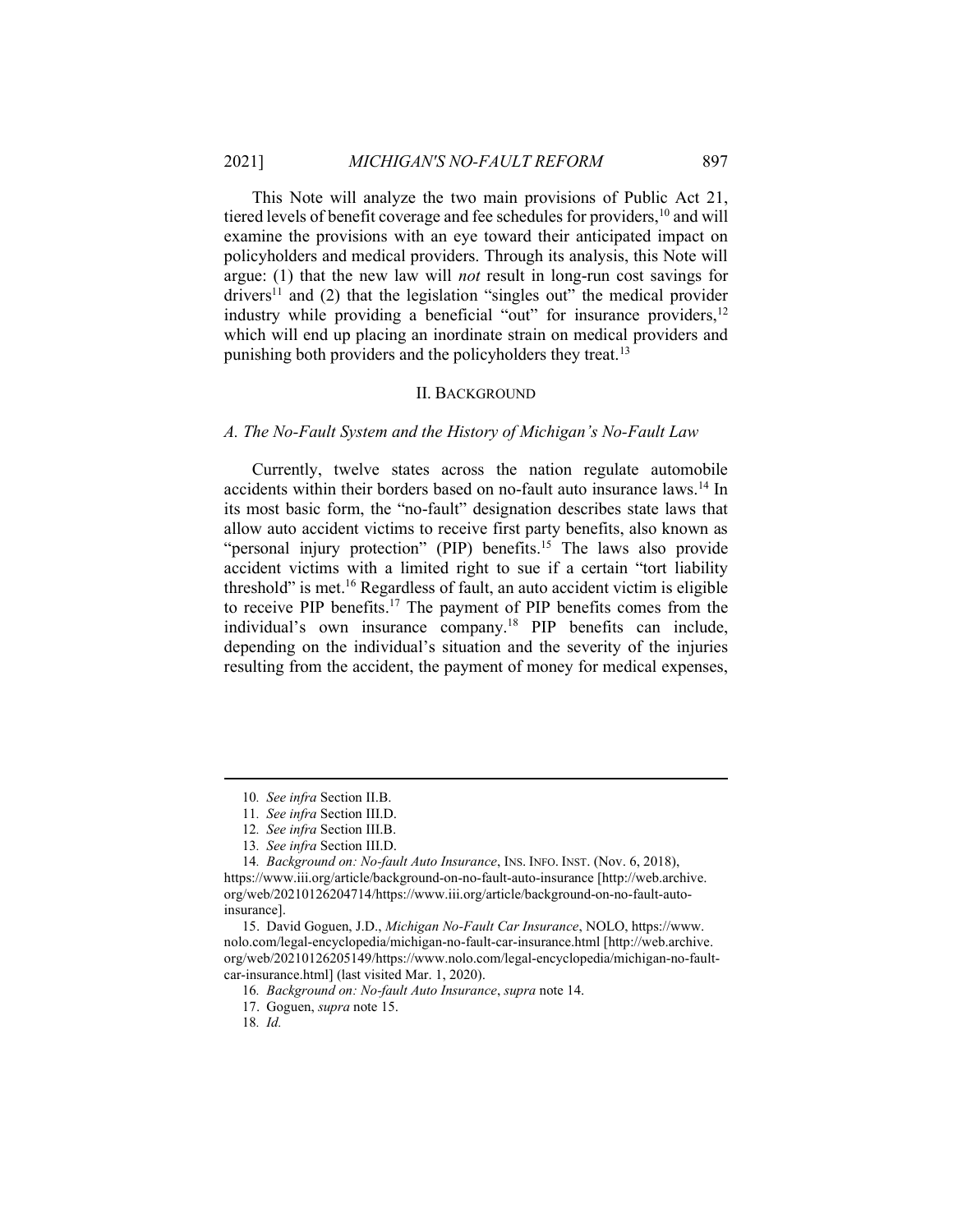replacement services,<sup>19</sup> attendant care,<sup>20</sup> and wage loss.<sup>21</sup> In the case of replacement services and attendant care payments, the accident victim elects an individual, such as a family member or nurse, to be his or her service provider, and the benefit payments are made to the service provider for the help he or she provides to the accident victim.<sup>22</sup>

Further, the individual who is not the party at fault can receive benefits via a "third-party" claim against the at-fault driver.<sup>23</sup> A third-party claim allows the claimant to recover benefits for pain and suffering and other non-economic damages.<sup>24</sup> In Michigan, in order to win a third-party claim, the individual bringing the claim must prove that: (1) the other party was at fault in the accident, and (2) the claimant must meet the "threshold requirement."<sup>25</sup> In order to meet the threshold requirement, the claimant must have suffered "death, permanent serious disfigurement, or serious impairment of a body function."<sup>26</sup> Under Michigan law, serious impairment of a body function is "an objectively manifested impairment of an important body function that affects the person's general ability to lead his or her normal life."<sup>27</sup>

Transitioning to Michigan exclusively, the State of Michigan instituted its no-fault auto insurance laws on October 1,  $1973.<sup>28</sup>$  The goal of Michigan's initial implementation of the system was "to provide

 <sup>19.</sup> Replacement services include help with work around the house, such as taking out the trash, making beds, doing the dishes, etc. Steven M. Gursten, Michigan No-Faut Law 101: Replacement Services & Household Services, MICH. AUTO L. (Jan. 17, 2012), https://www.michiganautolaw.com/blog/2012/01/17/michigan-no-fault-law-replacementservices/ [http://web.archive.org/web/20210126205700/https://www.michiganautolaw.co m/blog/2012/01/17/michigan-no-fault-law-replacement-services/].

 <sup>20.</sup> Attendant care includes help with daily living activities such as eating, bathing, getting dressed, etc. Michigan Attendant Care-FAQs, MICH. AUTO L., https://www. michiganautolaw.com/no-fault/no-fault-benefits/attendant-care-faqs/#2 [http://web. archive.org/web/20210126205922/https://www.michiganautolaw.com/no-fault/no-faultbenefits/attendant-care-faqs/] (last visited Nov. 16, 2019).

<sup>21</sup>. Background on: No-fault Auto Insurance, supra note 14.

<sup>22</sup>. Michigan Attendant Care-FAQs, supra note 20.

<sup>23</sup>. Michigan No-Fault First Party and Third-Party Claims Lawyers, MICH. INJURY LS., https://www.michiganinjurylawyers.com/first-third-party-claims [http://web.archive. org/web/20210126210306/https://www.michiganinjurylawyers.com/first-third-partyclaims] (last visited Nov. 16, 2019).

<sup>24</sup>. Id.

<sup>25</sup>. Id.

<sup>26</sup>. Id.

<sup>27</sup>. Michigan Third-Party Claim for Car Accidents, CLARK L. OFFICE, https://theclark lawoffice.com/auto-accident-attorneys/third-party-claim/ [http://web.archive.org/web/202 00921053620/https://theclarklawoffice.com/auto-accident-attorneys/third-party-claim/] (last visited Nov. 16, 2019).

 <sup>28.</sup> WAYNE J. MILLER, MICHIGAN NO-FAULT INSURANCE GUIDE 2019, at cover page (2019).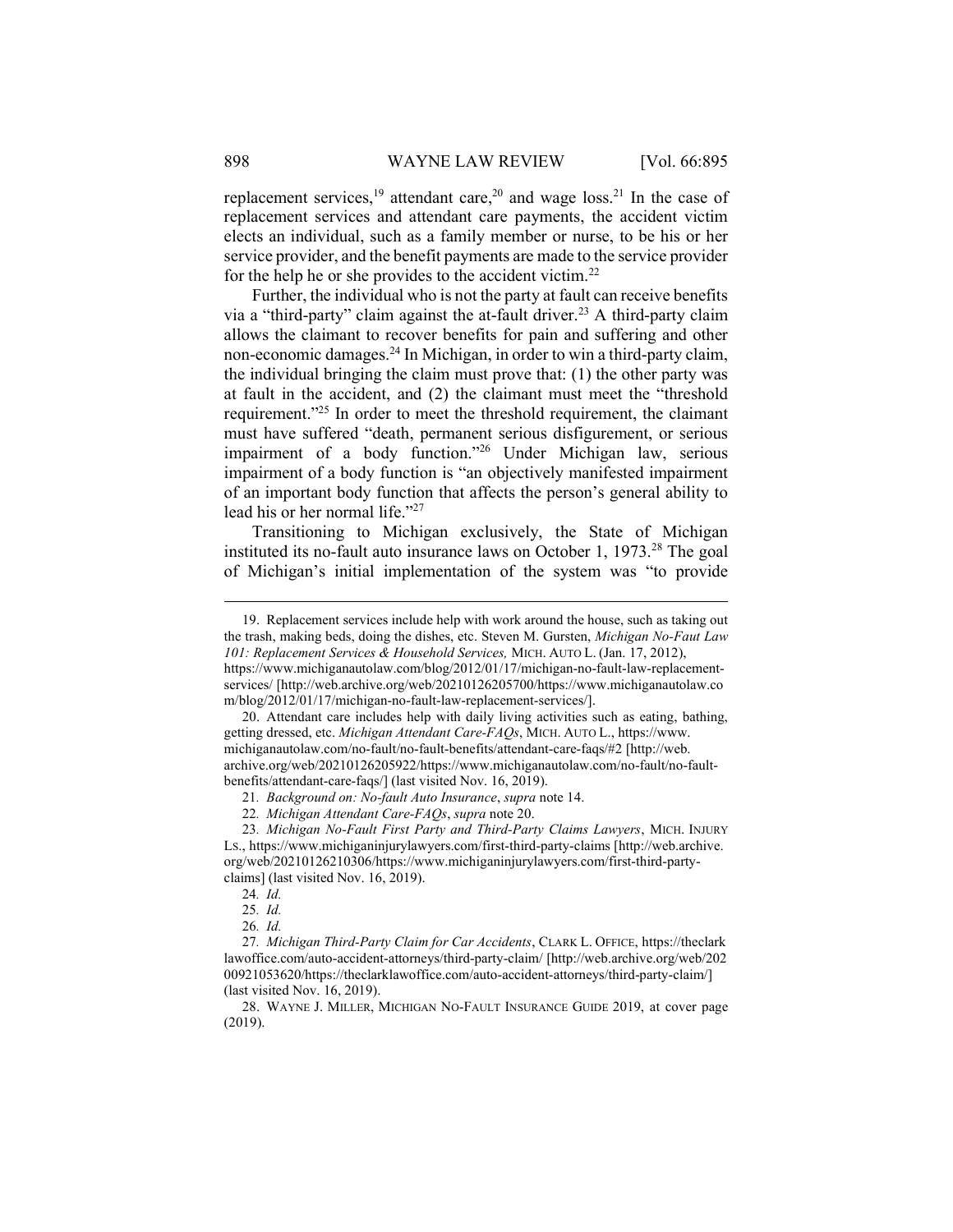assured, adequate, and prompt payment for motor vehicle accidents."<sup>29</sup> Irrespective of which party caused the accident, drivers, passengers, and pedestrians are all eligible to receive benefits under Michigan no-fault law.<sup>30</sup> Specifically, under section 500.3105 of the Michigan Compiled Laws (MCL), regardless of fault, a no-fault insurer "is liable to pay benefits for accidental bodily injury arising out of the ownership, operation, maintenance or use of a motor vehicle as a motor vehicle."<sup>31</sup>

For a number of years, Michigan's no-fault system operated very efficiently and, thus, was considered to be a model for the nation.<sup>32</sup> However, Michigan consumers have been experiencing increases in their premiums in recent years.<sup>33</sup> The causes of these increases have been difficult to determine.<sup>34</sup> For example, insurance companies point to the medical providers and claim that their high medical costs are the reason for the premium increases.<sup>35</sup> Alternatively, policyholders point to the insurance companies themselves and argue that insurers are engaging in "predatory" rating procedures.<sup>36</sup> However, rather than try to determine the root cause of the premium increases, the Michigan Legislature simply took action to make serious changes to the no-fault system in Michigan via a piece of legislation now known as Public Act 21.<sup>37</sup>

#### B. Main Provisions of Public Act 21

On May 30, 2019, Michigan Governor Gretchen Whitmer approved Senate Bill 1, a piece of legislation that drastically changed the operation of no-fault law in Michigan, becoming what is now referred to as Public Act 21 when passed into law.<sup>38</sup> Specifically, the reform to Michigan's No-Fault Act aims to reduce rates<sup>39</sup> for policyholders via two *main* provisions:

<sup>29</sup>. Id.

<sup>30</sup>. Id.

 <sup>31.</sup> MICH. COMP. LAWS § 500.3105(1) (2019).

 <sup>32.</sup> Miller, supra note 1, at 4.

<sup>33</sup>. Id.

<sup>34</sup>. Id.

 <sup>35.</sup> JC Reindl, Study Blames Medical Claims for High Auto Insurance Rates in Michigan, DET. FREE PRESS (Apr. 24, 2019, 7:17 AM), https://www.freep.com/story/mon ey/business/2019/04/24/michigan-auto-insurance-medical-claims/3538720002/ [http:// web.archive.org/web/20210126211829/https://www.freep.com/story/money/business/201 9/04/24/michigan-auto-insurance-medical-claims/3538720002/].

<sup>36</sup>. Id.

 <sup>37.</sup> Miller, supra note 1, at 4.

 <sup>38.</sup> Public Act 21 of 2019, S. 0001, 100th Leg. (Mich. 2019) (codified as amended in scattered sections of MICH. COMP. LAWS §§ 501.3101-501.3179).

 <sup>39.</sup> Although, as will be described later, these rate reductions will not likely be achieved. See infra Section III.D.1.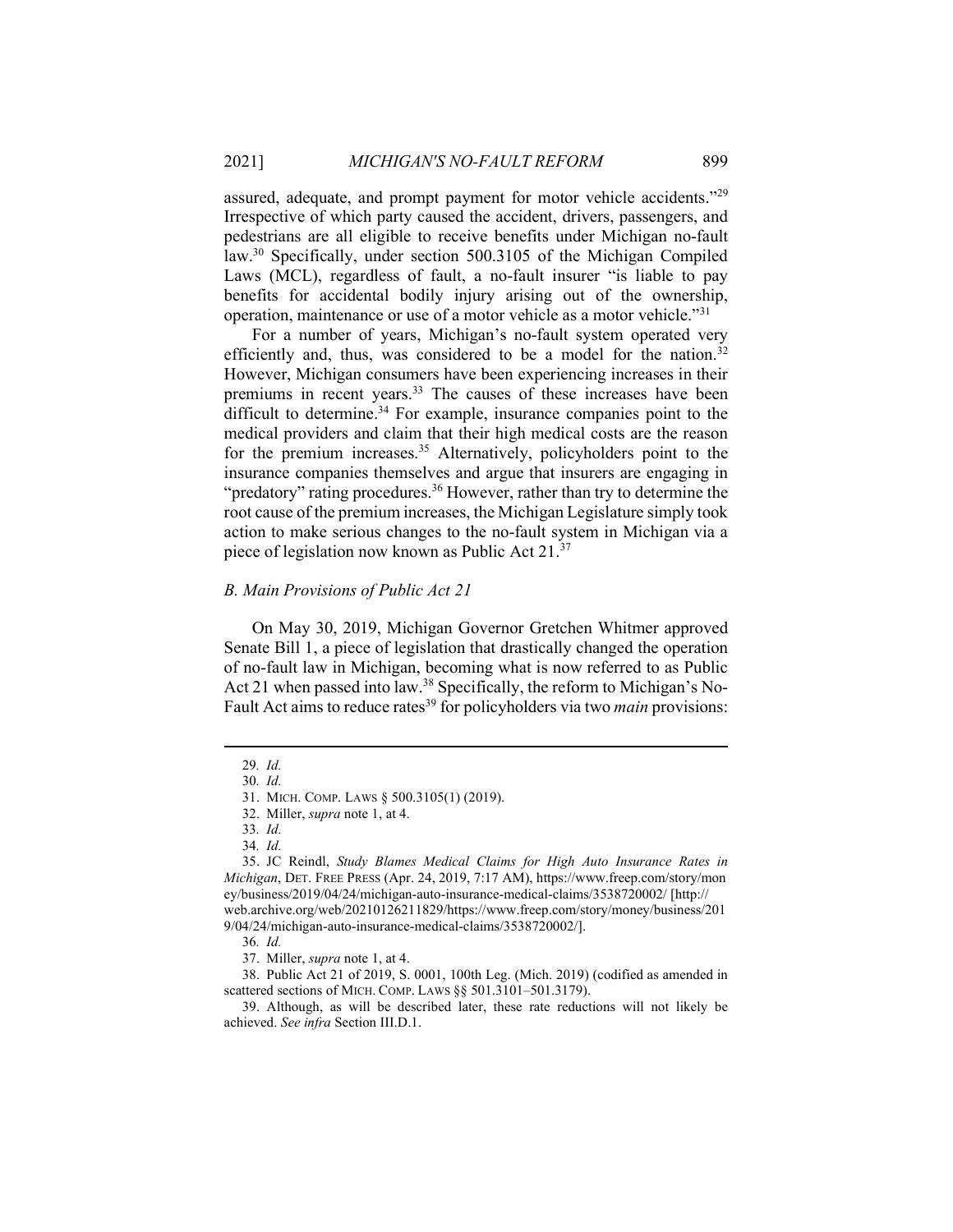(1) tiered levels of PIP coverage, no longer requiring policyholders to purchase unlimited coverage and  $(2)$  fee schedules for providers.<sup>40</sup>

The first main provision of Public Act 21 is laid out in MCL 500.3107c, which details the different levels of PIP coverage now available under the Act. $41$  The options under this provision include: the continued option of unlimited PIP coverage, a \$500,000 cap on PIP coverage, a \$250,000 cap on PIP coverage, a \$50,000 cap on PIP coverage if the insured is eligible for Medicaid, and an option to completely opt out of PIP coverage if the insured maintains alternative health insurance coverage.<sup>42</sup> These tiered levels of coverage, allegedly aimed at reducing premiums, take effect in July of 2020,<sup>43</sup> and they are only set to stay in effect for policies that are active prior to July 1, 2028.<sup>44</sup>

Corresponding to the PIP coverage options, MCL 500.2111f sets out mandatory premium reductions;<sup>45</sup> the lower the amount of coverage selected, the greater the reduction, and vice versa.<sup>46</sup> Under the statute: choosing to opt out of coverage entirely (only available for individuals with health insurance or Medicare) results in a 100% premium reduction (no premium charge); choosing \$50,000 in coverage results in an average 45% premium reduction or greater; choosing the \$250,000 coverage option results in an average 35% premium reduction or greater; choosing the \$500,000 coverage option results in an average 20% premium reduction or greater; and the highest coverage option, unlimited coverage, receives an average 10% premium reduction or greater.<sup>47</sup>

The second main provision of Public Act 21, MCL 500.3157, declares a fee schedule for providers via two main sections of the statute, both of which go into effect July 2021.<sup>48</sup> Under MCL 500.3157(2), a "physician, hospital, clinic, or other person that renders treatment or rehabilitative occupational training" to an auto accident victim may charge 200% of the amount that would be paid by Medicare for treatment provided subsequent to July 1, 2021 and prior to July 2, 2022.<sup>49</sup> Further, between July 1, 2022

 <sup>40.</sup> Miller, supra note 1, at 4.

 <sup>41.</sup> MICH. COMP. LAWS § 500.3107c (2019).

 <sup>42.</sup> Miller, supra note 1, at 4.

<sup>43</sup>. Id.

 <sup>44.</sup> Ronald M. Sangster, No-Fault Reform—The End of an Era - Part I, J. INS. & INDEMNITY L., July 2019, at 8, 9.

 <sup>45. § 500.2111</sup>f.

<sup>46</sup>. Michigan Auto Insurance Reform, FRANKENMUTH INS., https://www.fmins.com/ personal/auto-coverage/michigan-no-fault/ [http://web.archive.org/web/2021012621402 0/https://www.fmins.com/personal/auto-coverage/michigan-no-fault/] (last visited Apr. 4, 2020).

 <sup>47. §§ 500.2111</sup>f(2)(a)–(d), (3).

 <sup>48.</sup> Miller, supra note 1, at 4.

 <sup>49. § 500.3157(2)(</sup>a).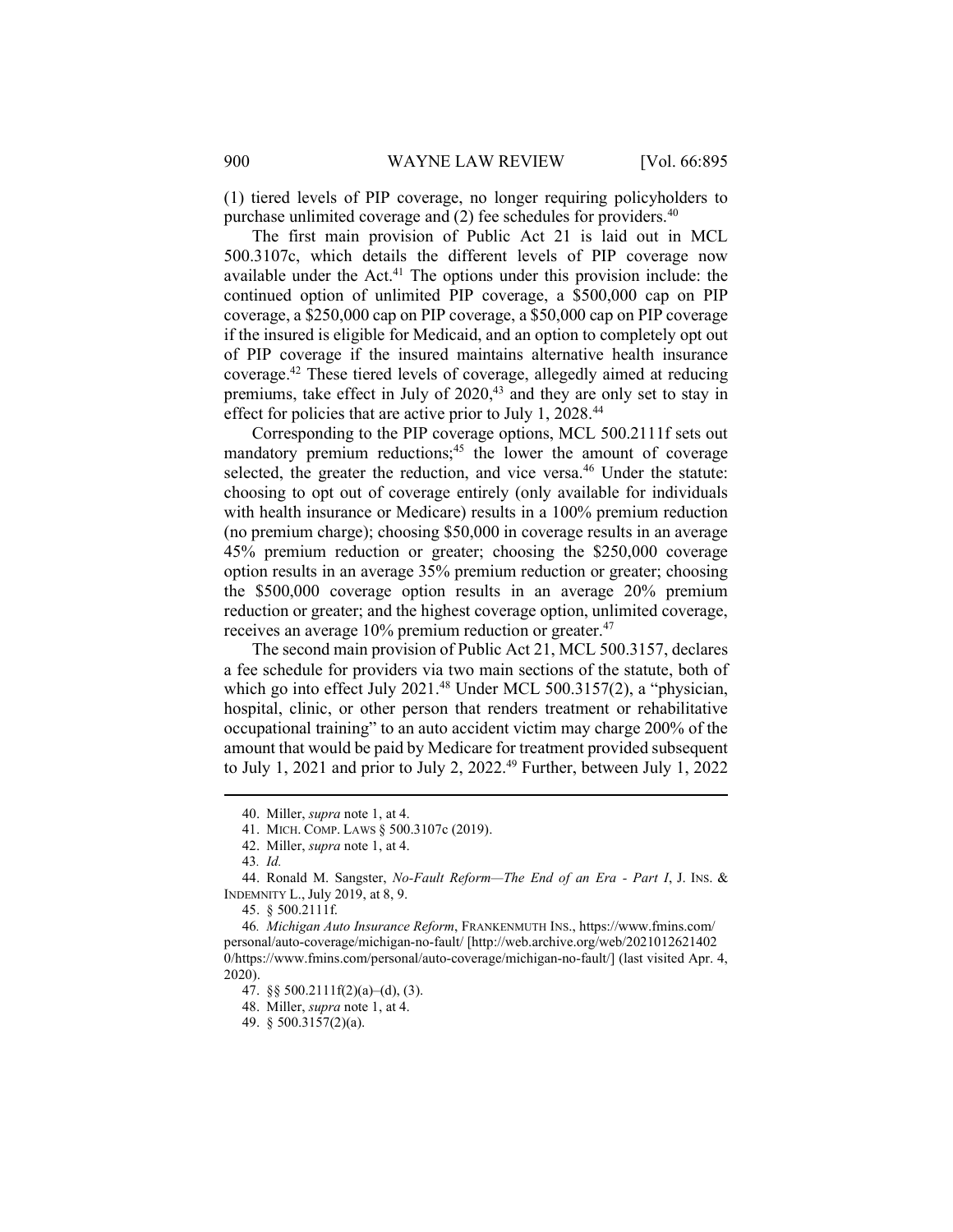and July 2, 2023, providers may charge a reduced rate of 195% of the amount payable by Medicare,<sup>50</sup> and any treatment provided after July 1, 2023 is only reimbursable to providers at a rate of 190% of the amount that would be paid by Medicare.<sup>51</sup> Additionally, under MCL 500.3157(7), if a service delivered by a provider is not payable by Medicare, the rendering provider may charge only 55% of the cost it would originally have charged for the service as of January 1, 2019.<sup>52</sup>

In addition to the Act's two main provisions, starting July 1, 2021, MCL 500.3157(10) will not mandate insurance companies to pay for athome attendant care provided by family members that exceeds fifty-six hours per week.<sup>53</sup> However, via MCL 500.3157(11), the Act does give insurance carriers the option to provide, via contract, for the payment of an excess of fifty-six hours.<sup>54</sup> Further, MCL 500.3157(12) mandates that "neurological rehabilitation clinics"—which by definition include brain injury rehab institutions, doctors, nurses, therapists, and individuals providing attendant care—receive accreditation by the Commission on Accreditation of Rehabilitation Facilities (CARF).<sup>55</sup> Typically, achieving a CARF accreditation is a long, costly, and difficult endeavor.<sup>56</sup>

### C. Effects of Public Act 21

# 1. Differential Treatment of Insurance Companies and Medical Providers

Although Public Act 21 appears to treat insurance companies and medical providers equally in terms of the aims of its rate reduction provisions (with the tiered levels of PIP coverage having a direct impact on insurance companies and the fee schedules having a direct impact on medical providers), such "equal" treatment is not actually the reality.<sup>57</sup> Under MCL 500.2111f(9), Public Act 21 provides an escape clause for insurance companies, but provides no similar relief provision for medical providers.<sup>58</sup> Overall, the Act, through the tiered levels of PIP coverage,

 <sup>50. § 500.3157(2)(</sup>b).

 <sup>51. § 500.3157(2)(</sup>c).

 <sup>52.</sup> Miller, supra note 1, at 4.

 <sup>53.</sup> Steven M. Gursten, New Michigan No-Fault Law Passes: What You Need to Know, MICH. AUTO L. (May 24, 2019), https://www.michiganautolaw.com/blog/2019/05/24/newmichigan-no-fault-law/ [http://web.archive.org/web/20210126214937/https://www. michiganautolaw.com/blog/2019/05/24/new-michigan-no-fault-law/].

 <sup>54. § 500.3157(11).</sup> 

 <sup>55.</sup> Miller, supra note 1, at 6.

<sup>56</sup>. Id.

<sup>57</sup>. See id.

<sup>58</sup>. Id.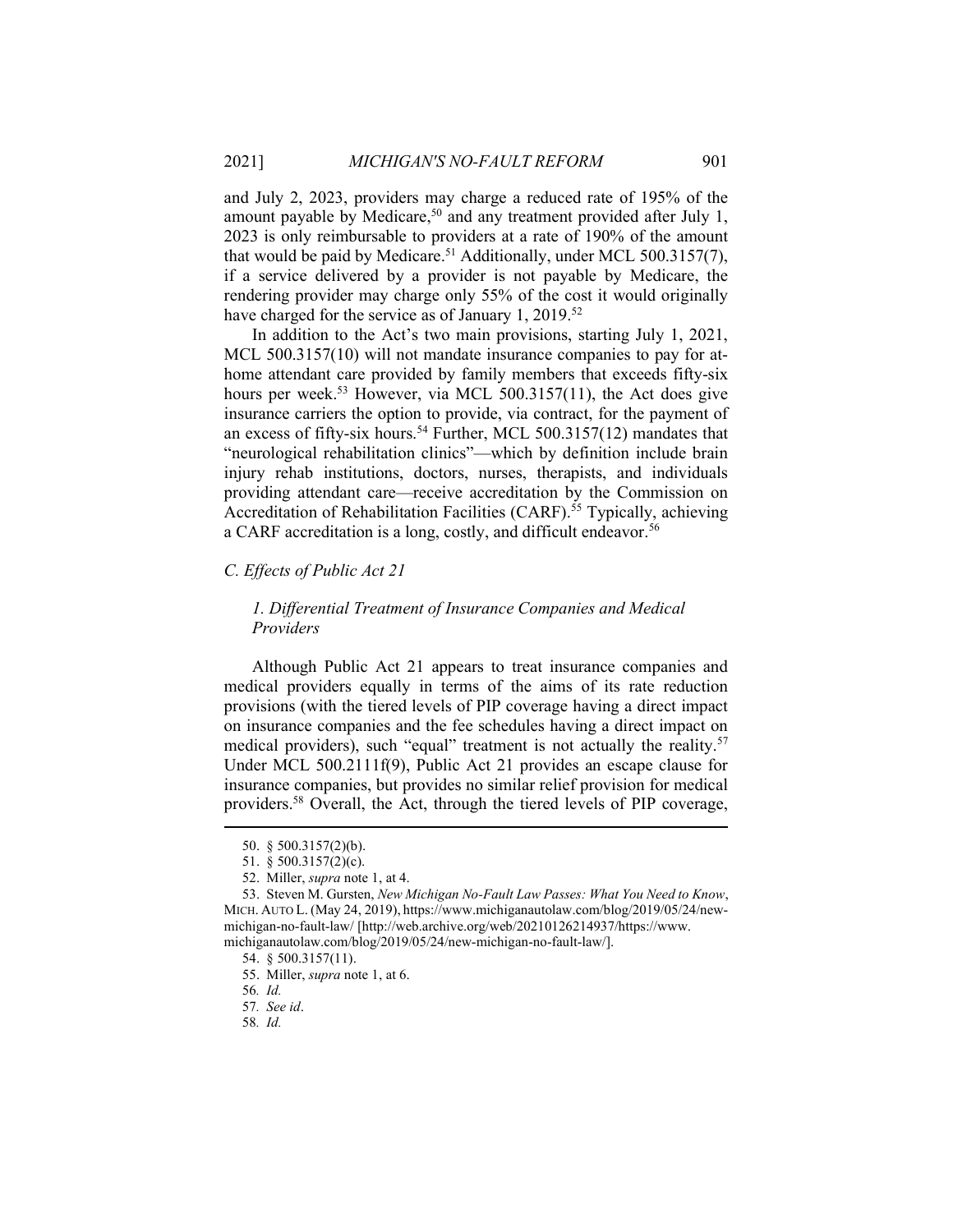requires significant reductions in premiums for policyholders who choose the lower levels of PIP coverage.<sup>59</sup> However, despite this, insurance companies can escape these premium reductions via MCL 500.2119f(9), which allows insurers to raise individual premiums "if the increase results from applying rating factors as approved under this chapter."<sup>60</sup> The result of such a provision is that insurance companies are free to rate policies in the same way they would have prior to the passage of the new law.<sup>61</sup> Thus, MCL 500.2119f(9) allows insurers to completely escape the effects of the premium reductions. $62$ 

## 2. The Medicaid System

Overall, Medicaid functions as a health care program that "provides comprehensive health care services to low income adults and children."<sup>63</sup> In Michigan, individuals receive Medicaid services via either a fee-forservice system or through Medicaid Health Plans.<sup>64</sup> Under the fee-forservice option, Medicaid funds the services provided to the individual; in order to receive the coverage by Medicaid, individuals must present their "mihealth card."<sup>65</sup> Under the Medicaid Health Plans option, individuals must join a health plan, and the health plan then funds the majority of the services received.<sup>66</sup> In order to receive services under the second option, the individual seeking services must present the mihealth card and the health plan card.<sup>67</sup> In terms of costs, enrolled members in the Medicaid program do not have to pay the full amount charged for the services they receive, but the enrollee may have to pay a minimal co-pay amount.<sup>68</sup>

One of the effects of the lower levels of PIP coverage that Public Act 21 offers policyholders will be a cost shift to the Medicaid system.<sup>69</sup> For example, if an individual opts to purchase the \$50,000 PIP cap policy,  $\frac{70}{2}$ 

<sup>59</sup>. Id.

<sup>60</sup>. Id. at 5–6.

<sup>61</sup>. Id. at 6.

<sup>62</sup>. Id.

<sup>63</sup>. Medicaid, MICH. DEP'T. HEALTH & HUM. SERVS., https://www.michigan.gov/ mdhhs/0,5885,7-339-71547\_4860\_78446\_78447\_78454-407318--,00.html [http://web. archive.org/web/20210126221021/https://www.michigan.gov/mdhhs/0,5885,7-339- 71547\_4860\_78446\_78447\_78454-407318--,00.html] (last visited Nov. 16, 2019).

<sup>64</sup>. Id.

<sup>65</sup>. Id.

<sup>66</sup>. Id.

<sup>67</sup>. Id.

<sup>68</sup>. Id.

 <sup>69.</sup> Miller, supra note 1, at 5.

 <sup>70.</sup> The \$50,000 cap policy can only be purchased by Medicaid-eligible individuals. Id. at 4.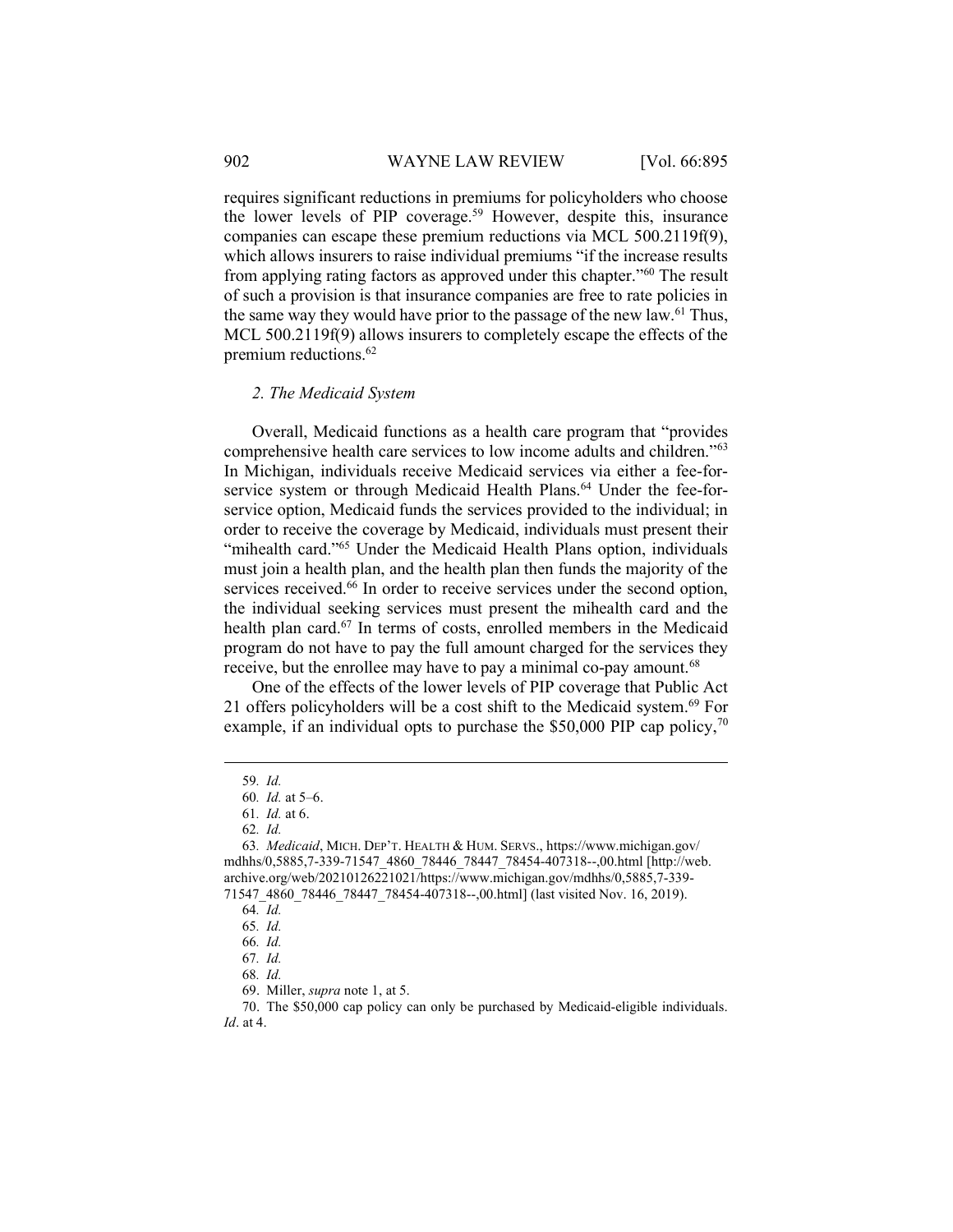the low cap will likely be met quickly, and once exhausted, the individual will then turn to Medicaid to cover the remainder of his or her medical bills.<sup>71</sup> Further, under the provisions of the new law, accident victims who do not maintain insurance coverage will be capped at \$250,000 worth of coverage via the Michigan Assigned Claims  $\hat{Plan}^{72}$  and once that cap is met, Medicaid will take over as the primary coverage provider.<sup>73</sup> A fiscal analysis conducted by the Senate Fiscal Agency projected that under the new provisions of Public Act 21, "Michigan Medicaid costs will increase by  $\frac{1}{20}$  million over [ten] years."<sup>74</sup> As a result of the increased pressure on the Medicaid system, taxes will likely have to increase in order to fund Medicaid's heightened demands.<sup>75</sup>

### 3. Michigan Assigned Claims Plan

The Michigan Assigned Claims Plan (MACP) is a program that allows motor vehicle accident victims to receive insurance coverage when they otherwise would not have access to coverage.<sup>76</sup> Under the MACP, an individual without automobile insurance coverage must fill out an MACP application for PIP benefits.<sup>77</sup> After submission of the application to MACP, if the individual qualifies for benefits, the Michigan Automobile Insurance Placement Facility (MAIPF), which manages the MACP,<sup>78</sup> will designate an insurance company to handle the individual's claim.<sup>79</sup>

Under the original provisions of Public Act 21, and specifically under sections 500.3114(4) and 500.3115 of the Act, individuals who do not have insurance but are still eligible for PIP benefits are capped at \$250,000

75. Miller, supra note 1, at 5.

<sup>71</sup>. Id. at 5.

<sup>72</sup>. Id.

<sup>73</sup>. Id.

 <sup>74.</sup> Paul Egan, Insurance Official: No Guaranteed Savings Under New Michigan Auto Law, DET. FREE PRESS (June 11, 2019, 11:12 AM), https://www.freep.com/story/news/lo cal/michigan/2019/06/11/no-guaranteed-savings-under-new-michigan-auto-law/1369364 001/ [http://web.archive.org/web/20210126222055/https://www.freep.com/story/news/lo cal/michigan/2019/06/11/no-guaranteed-savings-under-new-michigan-auto-law/1369364 001/].

<sup>76</sup>. About MACP Michigan Assigned Claims Plan, MICHACP, https://www.michacp. org/ [http://web.archive.org/web/20210126222457/https://www.michacp.org/] (last visited Nov. 16, 2019).

 <sup>77.</sup> Id.

<sup>78</sup>. Id.

<sup>79</sup>. No-Fault Explained: Michigan Assigned Claims Plan, CHRISTENSEN L., https://www.davidchristensenlaw.com/no-fault-explained-michigan-assigned-claimsplan/ [http://web.archive.org/web/20210126222810/https://www.davidchristensenlaw.co m/no-fault-explained-michigan-assigned-claims-plan/] (last visited Nov. 16, 2019).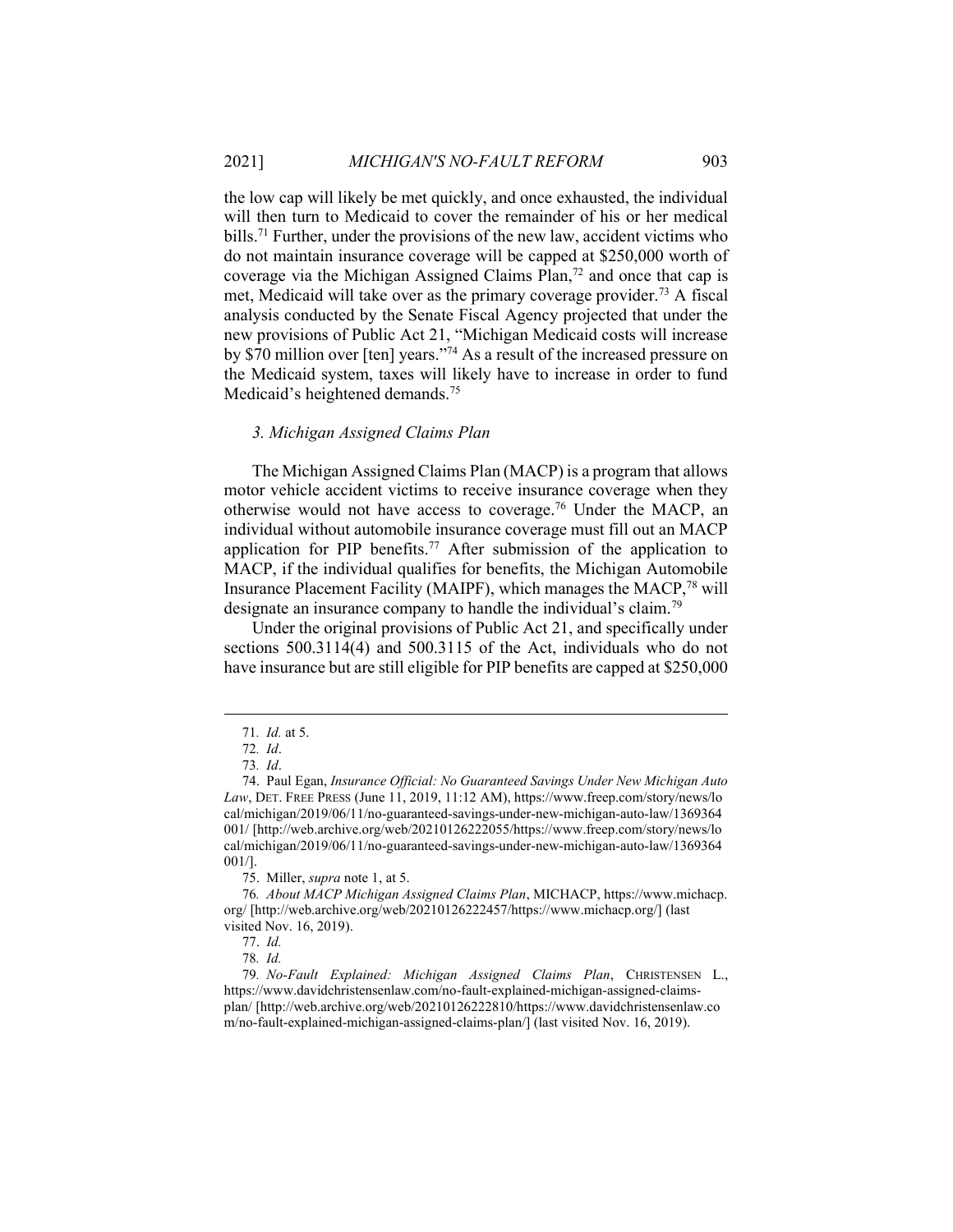in benefits from the MACP.<sup>80</sup> Therefore, once the accident victim's bills deplete the \$250,000, either the individual's health insurance or Medicaid must take over to cover the remaining medical expenses.<sup>81</sup> Per the MACP, this \$250,000 cap provision became effective on June 11, 2019, when the new Michigan no-fault law became operative.<sup>82</sup>

However, subsequent to the effective date of the new law, on September 24, 2019, the Director of the Department of Insurance and Financial Services (DIFS) implemented an order stating that the cap on benefits from MACP will not go into effect until July 1, 2020.<sup>83</sup> This order, pushing back the effective date of the cap, did not receive favor from the MACP, and on Monday, October 14, 2019, the MAIPF filed suit against the State of Michigan.<sup>84</sup> The lawsuit claimed that the state DIFS "d[id] not have the authority to amend or alter Michigan law, and any attempt to do so [was] a violation of separation of power principles under Michigan's Constitution."<sup>85</sup>

Due to the filing of the lawsuit by MAIPF, the current state of the law on this issue of capped MACP coverage is presently unknown until the court issues an opinion.<sup>86</sup>

#### 4. Independent Medical Examinations (IMEs)

An independent medical examination (IME) is an examination that auto insurance adjusters schedule accident victims to attend.<sup>87</sup> The exam functions as a "second opinion," and either the insurance adjuster or

 <sup>80.</sup> Miller, supra note 1, at 5.

<sup>81</sup>. Id.

<sup>82</sup>. Insurance Commissioner Changes Rule on PIP Benefits for Michigan Assigned Claims Cases, STEINBERG L. FIRM (Sept. 26, 2019), https://www.1800leefree.com/blog /insurance-commissioner-changes-rule-on-pip-benefits-for-michigan-assigned-claimscases/ [http://web.archive.org/web/20210126223138/https://www.1800leefree.com/blog/i nsurance-commissioner-changes-rule-on-pip-benefits-for-michigan-assigned-claimscases/].

<sup>83</sup>. Id.

 <sup>84.</sup> David Eggert, Suit Challenges Michigan Regulator over \$250,000 Benefit Cap, AP NEWS (Oct. 15, 2019), https://apnews.com/07469f44e87b4f15914d4ad7b138b554 [http://web.archive.org/web/20210126223403/https://apnews.com/article/07469f44e87b4 f15914d4ad7b138b554].

<sup>85</sup>. Id.

<sup>86</sup>. Id.

<sup>87</sup>. What Is an Independent Medical Examination (IME) and the Truth Behind It, MICH. AUTO L., https://www.michiganautolaw.com/car-accident-lawyer/car-accident -medical-care/what-is-an-independent-medical-examination-ime/ [http://web.archive.org/ web/20210126223737/https://www.michiganautolaw.com/car-accident-lawyer/caraccident-medical-care/what-is-an-independent-medical-examination-ime/] (last visited Feb. 3, 2021).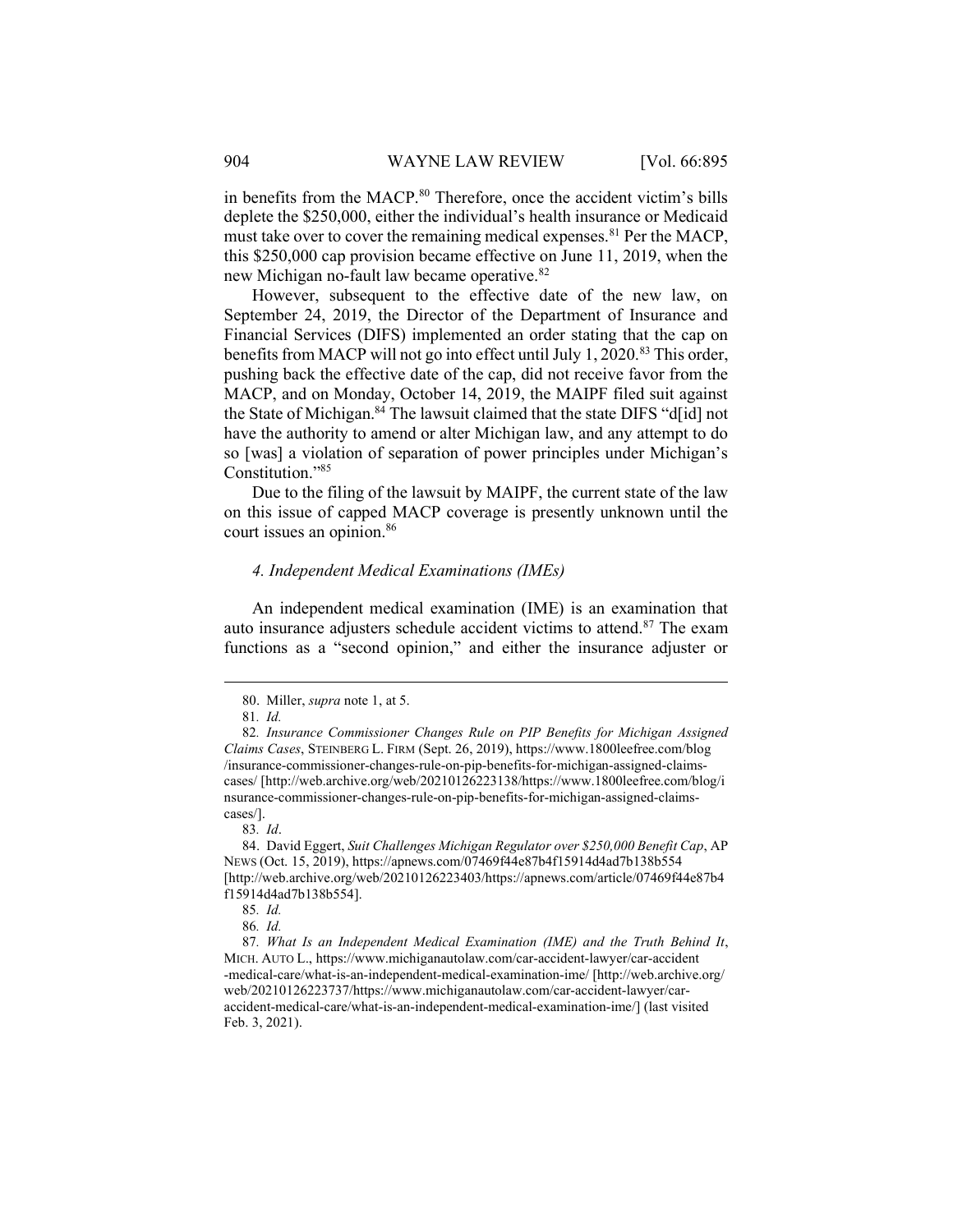insurance company's defense attorney chooses the IME doctor.<sup>88</sup> Overall, the IME system works via a brokerage system: IME doctors sign up to work for a company, and that company then schedules its doctors for IMEs.<sup>89</sup> For example, ExamWorks, a company operating both domestically and internationally, is one of the main providers of IMEs in Michigan.<sup>90</sup> ExamWorks maintains a panel of physicians, and insurance companies contact ExamWorks when they desire that a claimant undergo an IME.<sup>91</sup>

For IME doctors, the situation is often a "win-win"; IME doctors receive significant pay,  $92$  while at the same time, their designation as an IME doctor does not hold them to a higher standard, as accident victims cannot sue IME doctors for malpractice or professional negligence.<sup>93</sup> IME doctors simply function as an expert witness for the insurance carrier.<sup>94</sup> For the insurance companies, IME doctors serve as a cost savings measure.<sup>95</sup> The "independent" doctors conduct short, ten- to fifteenminute, one-time examinations of accident victims, and they are paid hefty sums to issue reports stating that they found "nothing wrong" with the examinee; however, in reality, the examinee may often maintain significant injuries from the accident.<sup>96</sup> Following IMEs, accident victims are often cut off from benefits by the insurance company due to the IME doctors' findings, despite the fact that such findings are often dishonest and unfair to the victims. $97$ 

 <sup>88.</sup> Id.

<sup>89</sup>. About ExamWorks, EXAMWORKS.COM, https://www.examworks.com/about/aboutexamworks [/web/20210417050516/https://www.examworks.com/about/about-exam works] (last visited Apr. 4, 2020).

<sup>90</sup>. Id.

<sup>91</sup>. Id.

 <sup>92.</sup> Steven M. Gursten, Independent Medical Examination (IME): Why They Are No Laughing Matter, MICH. AUTO L. (Apr. 15, 2020), https://www.michiganautolaw.com/bl og/2020/04/15/independent-medical-examination-ime-exam/ [http://web.archive.org/ web/20210126224609/https://www.michiganautolaw.com/blog/2020/04/15/independentmedical-examination-ime-exam/].

 <sup>93.</sup> IME doctors cannot be sued for malpractice or professional negligence in Michigan. Steven Gursten, Michigan Insurance Company Medical Exam Doctors — What You Need to Know, LAWYERS.COM (Mar. 29, 2011), https://blogs.lawyers.com/attorney/a utomobile-accidents/michigan-insurance-company-medical-exam-doctors-what-youneed-to-know-12317/ [http://web.archive.org/web/20210128164852/https://blogs. lawyers.com/attorney/automobile-accidents/michigan-insurance-company-medical-examdoctors-what-you-need-to-know-12317/].

<sup>94</sup>. Id.

 <sup>95.</sup> Gursten, supra note 92.

<sup>96</sup>. What Is an Independent Medical Examination (IME) and the Truth Behind It, supra note 87.

<sup>97</sup>. Id.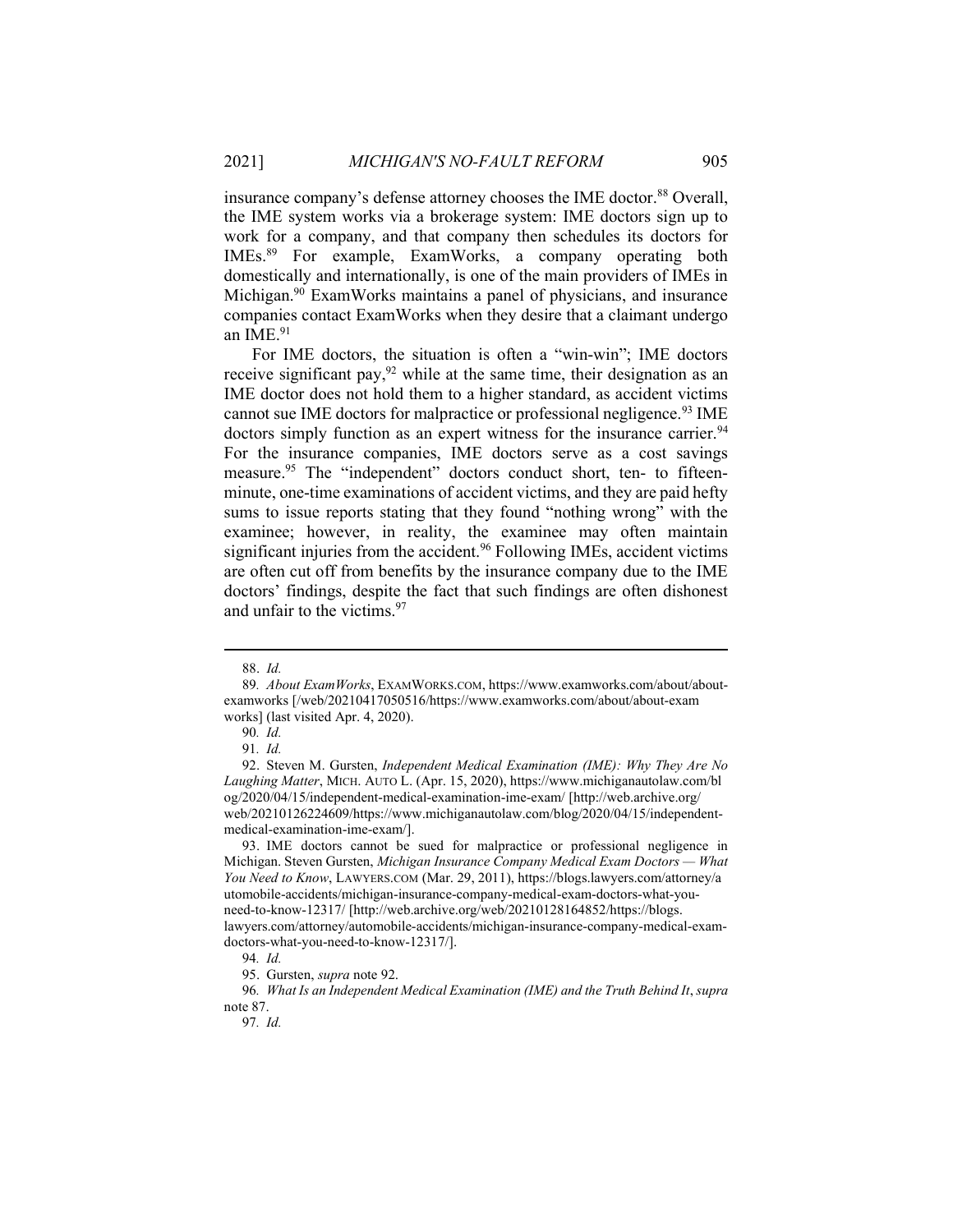#### 906 WAYNE LAW REVIEW [Vol. 66:895]

Under a new provision of Public Act 21, MCL 500.3151, individuals rendering IMEs must be licensed, board-certified, or board-qualified medical providers practicing in the medical area necessary to treat the injuries or conditions of the auto accident victim.<sup>98</sup> Further, for the year prior to the IME, the physician rendering the IME must have "devoted a majority of his or her professional time to either or both the active clinical practice of medicine or the instruction of students in an accredited medical school, residency or clinical research program."<sup>99</sup> This statutory section will not affect legitimate medical practitioners offering IME services; however, IME doctors that are unqualified, or who are not still engaged in the practice of medicine, will feel the harsh impact of this new law, as they will no longer be able to conduct IMEs on victims.<sup>100</sup>

### 5. Utilization Review

Although Public Act 21 just recently introduced the utilization review concept to the auto law scene, the utilization review process already maintained existence within the workers' compensation sector.<sup>101</sup> In broad terms, utilization review functions as a system of reviewing medical services provided to patients to police the quality and relevance of the provided services.<sup>102</sup> Specific to the workers' compensation context is the part of the utilization review process known as "precertification."<sup>103</sup> Overall, precertification determines if the services provided are medically necessary, and, based on the results of the precertification process, the workers' compensation carrier will either pre-approve or reject the

103. Id.

<sup>98.</sup> Joel Ashton, A Breakdown of the New Michigan No-Fault Legislation, CMDA L. (June 7, 2019), https://cmda-law.com/a-breakdown-of-the-new-michigan-no-fault-legi slation/ [http://web.archive.org/web/20210126225816/https://cmda-law.com/a-break down-of-the-new-michigan-no-fault-legislation/].

<sup>99</sup>. Id.

<sup>100</sup>. Know the Law – Auto No-Fault Changes: Insurance Medical Exams, FOX 17 NEWS (July 20, 2019, 9:00 AM), https://www.fox17online.com/2019/07/20/know-the-lawauto-no-fault-changes-insurance-medical-exams [http://web.archive.org/web/2021012623 0100/https://www.fox17online.com/2019/07/20/know-the-law-auto-no-fault-changesinsurance-medical-exams].

<sup>101</sup>. Medical Services: An Overview for Michigan Workers' Compensation, MICHIGAN.GOV, https://www.michigan.gov/documents/cis\_bwuc\_hcbook\_30069\_7.pdf [http://web.archive.org/web/20210126230327/https://www.michigan.gov/documents/cis\_ bwuc\_hcbook\_30069\_7.pdf] (last visited Apr. 4, 2020).

 <sup>102.</sup> Jackie Payne, Back to the Basics: Cost Control and the Role of Precertification and Utilization Review in Workers' Compensation, MPOWER.MITCHELL.COM (June 11, 2018), https://www.mpower.mitchell.com/precertification-utilization-review-workers-compen sation/ [http://web.archive.org/web/20210126230528/https://www.mpower.mitchell.com/ precertification-utilization-review-workers-compensation/].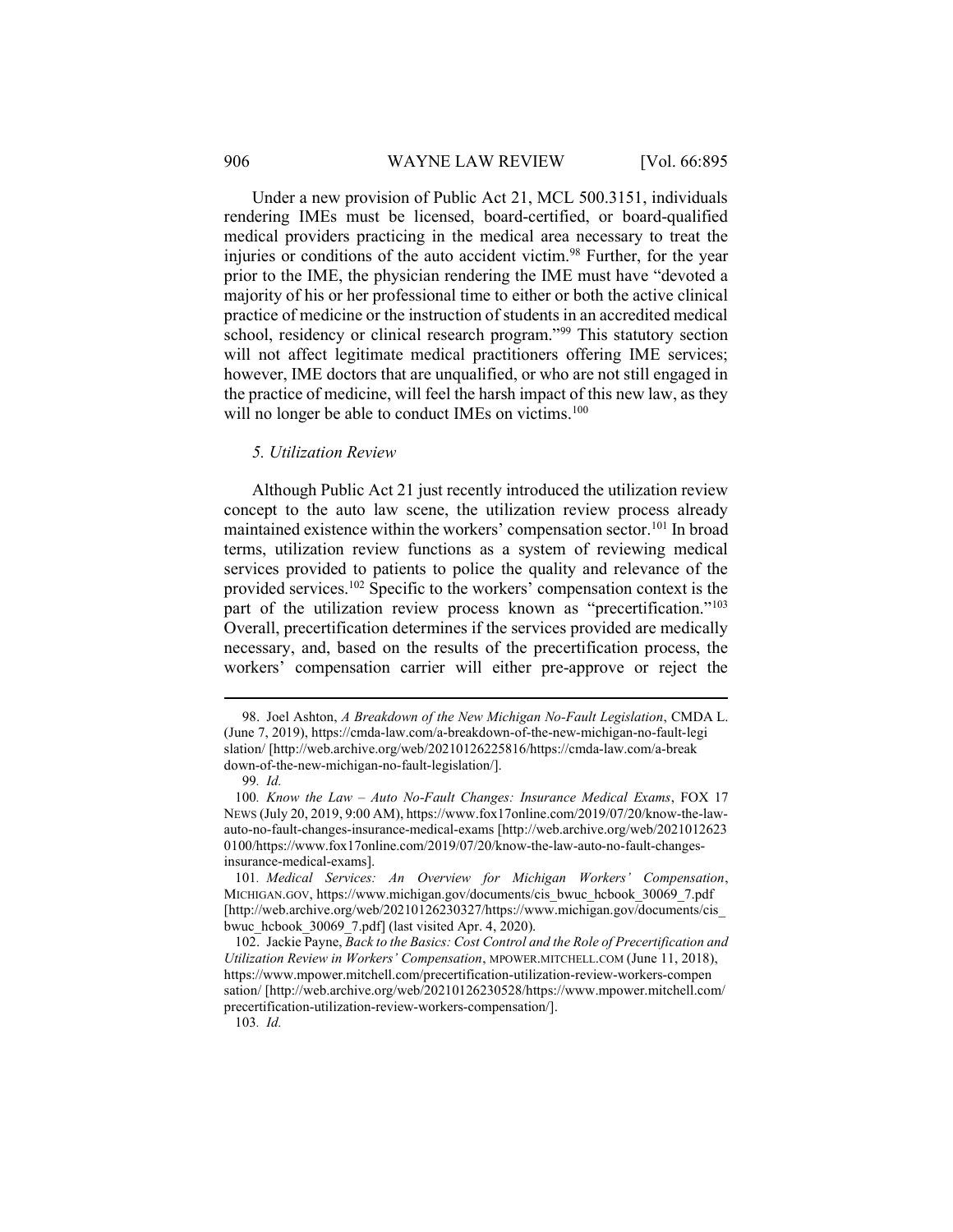medical services prior to the actual performance of the services and prior to payment for the services.<sup>104</sup>

In light of Public Act 21's new provisions under MCL 500.3157a, proposed rules regarding the utilization review process are now currently being considered for implementation within the auto law context.<sup>105</sup> Under MCL 500.3157a, the Michigan Department of Insurance must create a Utilization Review Department.<sup>106</sup> Medical providers must provide records and other information in connection with utilization reviews, and if the Department of Insurance decides that a provider is providing more treatment than necessary, the insurance company can ask the provider to offer explanation for such treatment.<sup>107</sup> Insurance companies, based on the utilization review by the Department of Insurance, then have the power to deny a claim, and a provider's only method for challenging such a denial is via an appeal to the Department of Insurance under the Department of Insurance's own procedures.<sup>108</sup> Overall, the utilization review process functions as an administrative tool<sup>109</sup> that the new law seems to supply to the insurance industry as another "arrow in its quiver" of alternatives it can use to police medical providers and the treatment and services they render to patients.

## D. The Present State of the Law

As detailed above, Public Act 21 instituted a multitude of changes to Michigan's previously established no-fault law, and many of the changes go into effect at different times, with some of the changes not taking effect until 2021.<sup>110</sup> Further, some of the new provisions still remain up in the air, like the cap on MACP-provided benefits, which is currently the subject of ongoing litigation.<sup>111</sup> With all of this in mind, it is understandable that insurers and attorneys alike are having trouble grasping all of the new laws and their present and projected effects on the industry.<sup>112</sup>

In consideration of all of the above-discussed provisions of Public Act 21, it is evident that medical providers have received the short end of the

111. See supra Section I.C.3.

<sup>104</sup>. Id.

 <sup>105.</sup> Sangster, supra note 44, at 15.

<sup>106</sup>. Id.

<sup>107</sup>. Id. at 15–16.

<sup>108</sup>. Id. at 16.

<sup>109</sup>. Id. at 15–16.

<sup>110</sup>. See supra Section I.B.

<sup>112</sup>. Michigan's New No Fault Law, MIKEMORSELAWFIRM, https://www.855mikewins. com/michigans-new-no-fault-law/ [http://web.archive.org/web/20210127000329/https:// www.855mikewins.com/michigans-new-no-fault-law/] (last visited Mar. 1, 2020).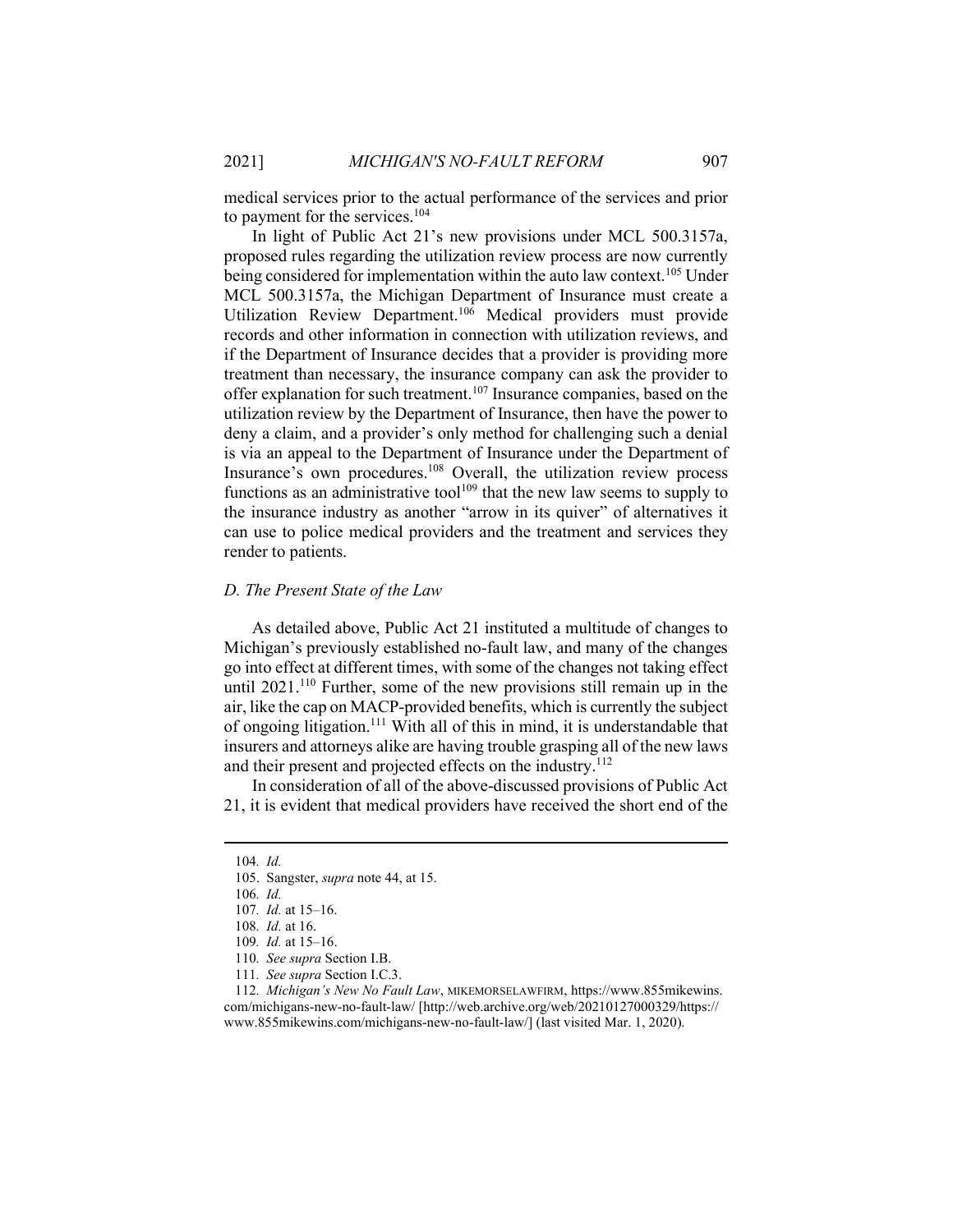#### 908 WAYNE LAW REVIEW [Vol. 66:895]

stick.<sup>113</sup> The remainder of this Note will discuss the impact of the new law on policyholders and medical providers. This Note argues that in addition to not providing long-run savings for insured drivers, the main target of Public Act 21 is the medical provider industry, as the Act places several unnecessary burdens on providers, and will end up forcing many providers out of the industry altogether.

# III. ANALYSIS

# A. The Current Structure of Pricing in the Medical Industry Cannot Withstand Public Act 21

The current structure of pricing in the medical industry is at complete odds with the provisions of Public Act 21 and, specifically, with the feeschedule provisions for medical providers. The initial foundation required for this analysis lies with the pricing structure of hospitals, where individuals injured in an auto accident, and especially critically injured individuals, go immediately following their auto-related trauma.

Overall, pricing of hospital services is based on what is known as a "chargemaster."<sup>114</sup> A chargemaster is a long detailing of all of the prices a particular hospital charges for each and every one of the procedures its staff performs as well as the prices of the supply items used to execute those procedures.<sup>115</sup> The process that hospitals use to change and revise the prices on the chargemaster is not set in stone.<sup>116</sup> Certain hospitals may increase the price of each item on the list annually by a uniform percentage, while other hospitals may make individualized changes to certain line items at no set time.<sup>117</sup> However, there are a number of factors that play into the prices that particular hospitals charge for their services, including: the location of the hospital, who is paying for the services, and the hospital's costs. $118$  In terms of the geographic factor, areas categorized as "high spending" see a significantly higher percentage of spending on health care than "lower-spending" areas.<sup>119</sup> Further, hospitals also tailor

 118. Emily Gee, The High Price of Hospital Care, CTR. FOR AM. PROGRESS (June 26, 2019, 5:00 AM), https://www.americanprogress.org/issues/healthcare/reports/2019/06/26/ 471464/high-price-hospital-care/ [http://web.archive.org/web/20210127002212/https:// www.americanprogress.org/issues/healthcare/reports/2019/06/26/471464/high-pricehospital-care/].

119. Id.

<sup>113</sup>. See infra Section III.C.

 <sup>114.</sup> Uwe E. Reinhardt, The Pricing of U.S. Hospital Services: Chaos Behind a Veil of Secrecy, 25 HEALTH AFFS. 57, 58 (2006).

<sup>115</sup>. Id.

<sup>116</sup>. Id. at 59.

<sup>117</sup>. Id.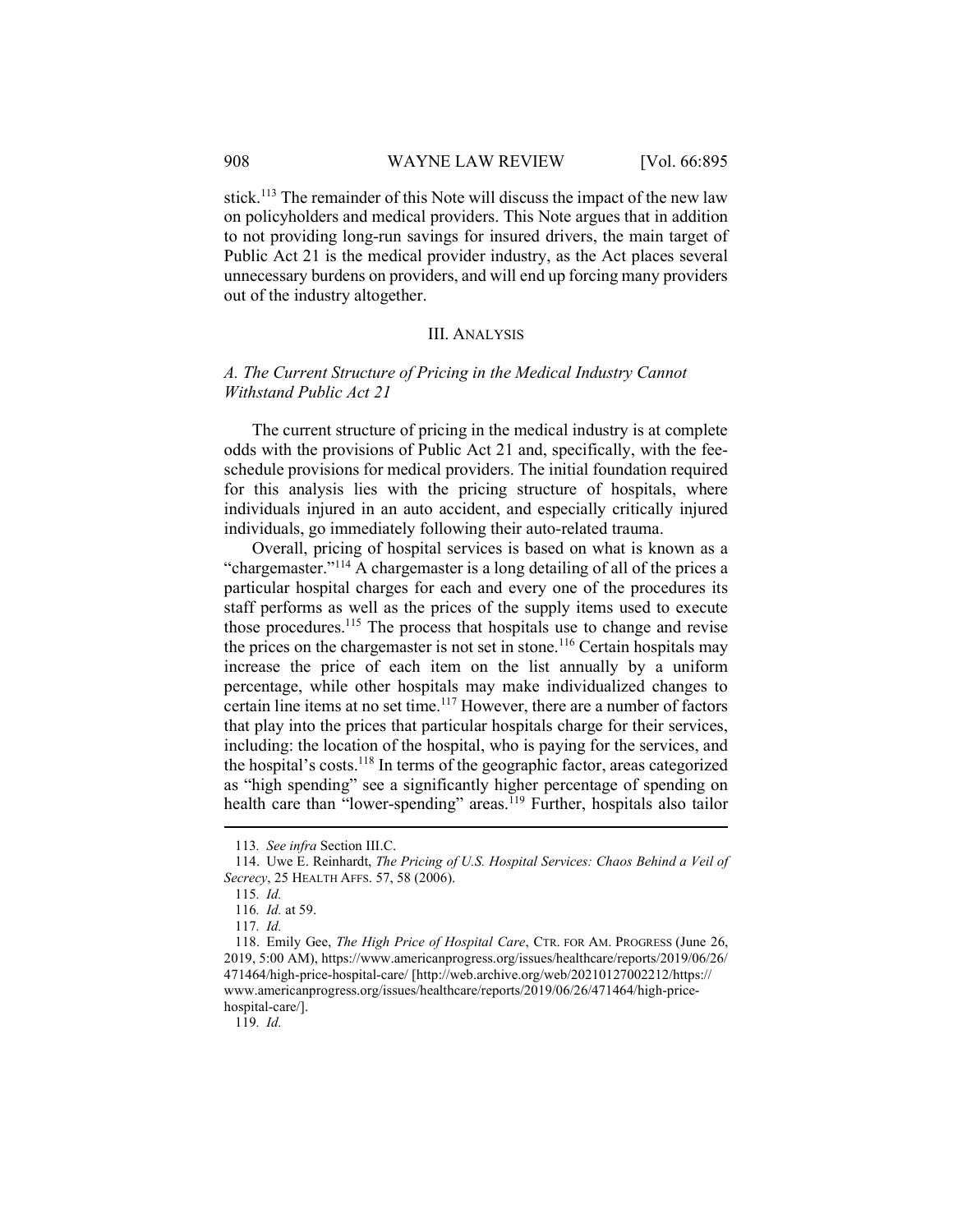their prices based on who is paying for the services—studies indicate that payment rates from private insurers are significantly greater than payment rates from Medicare.<sup>120</sup> In addition to the location of the hospital and the payor, the bottom line costs a hospital takes on, such as the costs for paying its workers or utilities, also dictate the way a hospital prices its services.<sup>121</sup>

A useful depiction of how hospitals set their prices is exemplified in a breakdown of the costs hospitals take on in order to provide a patient with an MRI.<sup>122</sup> Overall, a hospital must cover three sections of costs in order to conduct an MRI: (1) costs for staff wages, supplies, and machinery depreciation, (2) administrator salaries, and (3) costs related to the upkeep of the radiology department in general, including maintenance and janitorial costs.<sup>123</sup> The crux of the medical sector pricing issue is this: if the costs for a particular MRI (or certain number of MRIs within a certain time frame) come out to be *more* than the official price determined by the Centers for Medicare and Medicaid Services (CMS), payment from all patients receiving Medicare will not exceed the price set by CMS.<sup>124</sup> This issue illustrates the reason hospitals charge private insurance companies and cash-paying patients up to 1,000% of the Medicare prices—"they're making up for expenses left uncovered by government programs."<sup>125</sup>

Herein lies the problem: the new fee schedule for providers under the new Michigan no-fault law only allows providers to charge 200% of the amount that would be paid by Medicare starting July 1, 2021, and by July 1, 2023, that percentage drops down even further to  $190\%$ <sup>126</sup> Those percentages are astoundingly lower than the up to  $1,000\%$  markup<sup>127</sup> of Medicare prices that some hospitals set in order to cover expenses not otherwise covered by payments from Medicare. Even more astoundingly, if a service delivered by a provider is not payable by Medicare, under the new law, a provider may only charge 55% of the cost it normally would have billed for the service as of January 1, 2019.<sup>128</sup>

<sup>120</sup>. Id.

<sup>121</sup>. Id.

 <sup>122.</sup> The MRI pricing scheme is simply presented here as an example of how prices are set by the hospital industry.

<sup>123</sup>. How Hospitals Determine the Price of an MRI—and Why Clinics Can Charge Less, PRECISE IMAGING (July 12, 2017), https://www.precisemri.com/2017/07/12/hospitalsdetermine-price-mri-clinics-can-charge-less/# [http://web.archive.org/web/202101270025 11/https://www.precisemri.com/2017/07/12/hospitals-determine-price-mri-clinics-cancharge-less/].

<sup>124</sup>. Id.

<sup>125</sup>. Id.

 <sup>126.</sup> MICH. COMP. LAWS §§ 500.3157(2)(a)–(c) (2019).

<sup>127.</sup> How Hospitals Determine the Price of an MRI—and Why Clinics Can Charge Less, supra note 123.

 <sup>128.</sup> Miller, supra note 1, at 4.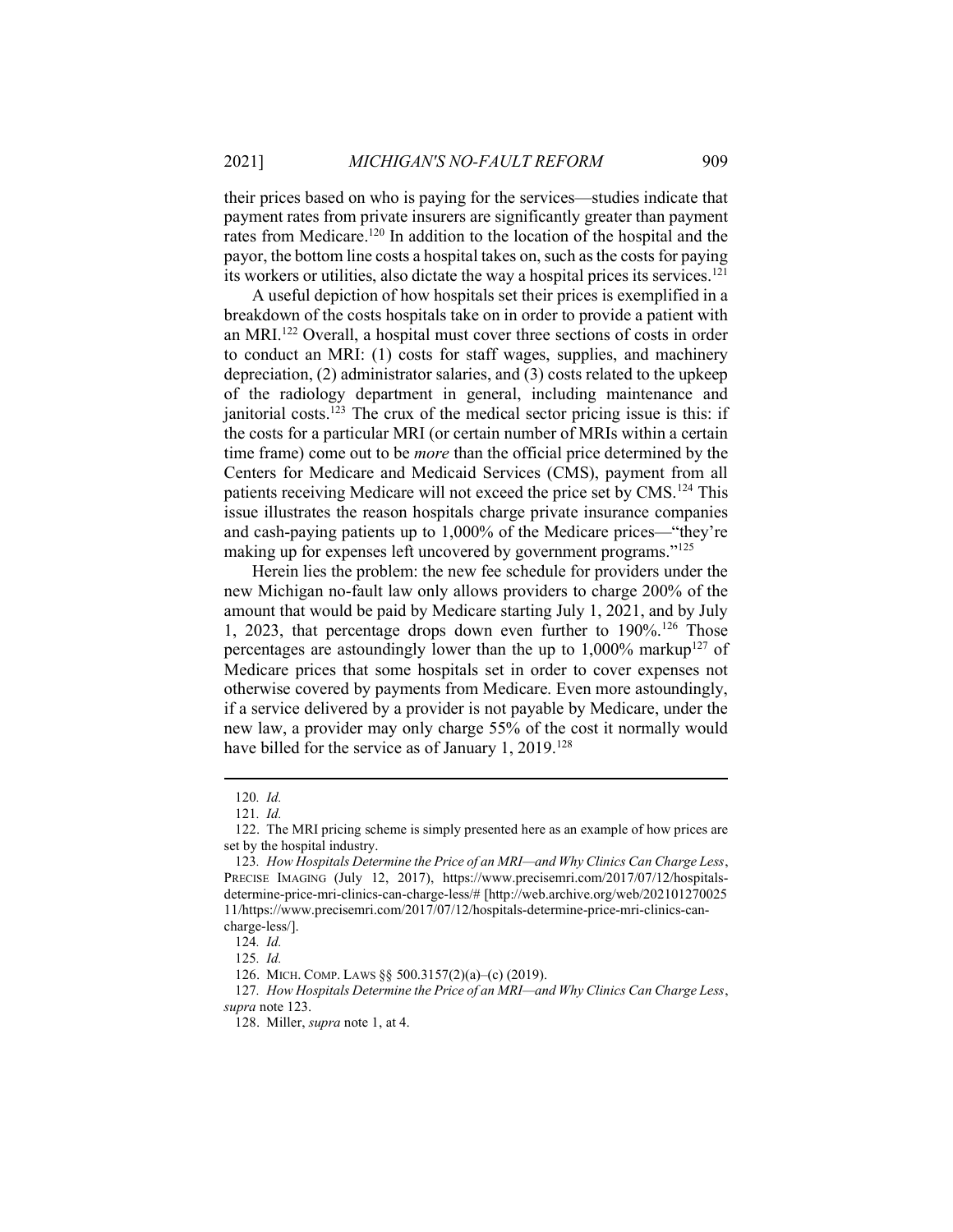As depicted above, in order to provide patients, and specifically, accident victims, with services, hospitals and medical providers must cover a number of costs.<sup>129</sup> Further, another large factor is government services such as Medicare; prices for services paid by the government cannot be charged in excess of the price set by the respective federal agency administering the government program (such as CMS).<sup>130</sup> Due to these set prices, many medical providers have no choice but to mark up the prices charged to private-paying patients in order to cover their expenses and remain in business.<sup>131</sup> Although a  $1,000\%$  markup could arguably be considered "overcharging" and in excess of what the hospital or provider requires to remain viable, a downgrade to a maximum 200% allowable upcharge definitely stands out as an 800% deduction in some cases—something many providers will not be able to withstand.

Further, even worse than the effect on hospitals will be the effect of the new provider fee schedule on the brain injury rehabilitation sector.<sup>132</sup> If an accident victim suffers an extreme brain injury, he or she, after receiving treatment in the hospital following the accident, will be referred to an institution that provides long-term rehab and custodial care.<sup>133</sup> Some providers may maintain Medicare coverage and, thus, be permitted to charge up to the 200% fee schedule under the new law, but long-term custodial care institutions, which do not receive Medicare coverage, will be forced into the 55% bracket of the fee schedule.<sup>134</sup> Therefore, one of the main results of the new law will be that catastrophically injured motor vehicle victims will have many fewer options for long-term custodial care, as long-term custodial care institutions will be forced out of business for the simple reason that "such facilities (like most businesses on this planet) do not operate on a 45% margin."<sup>135</sup>

B. Why Did the Legislature Provide an Escape Clause for Insurance Companies, but Did Not Provide a Similar Escape Clause for Medical Providers?

As previously detailed above, in addition to the fee schedules for providers, the second main provision of Public Act 21 is the availability

<sup>129</sup>. See generally supra notes 118 and 123 and accompanying text.

<sup>130</sup>. How Hospitals Determine the Price of an MRI—and Why Clinics Can Charge Less, supra note 123.

 <sup>131.</sup> Gee, supra note 118.

 <sup>132.</sup> Miller, supra note 1, at 6.

<sup>133</sup>. Id.

<sup>134</sup>. Id.

<sup>135</sup>. Id.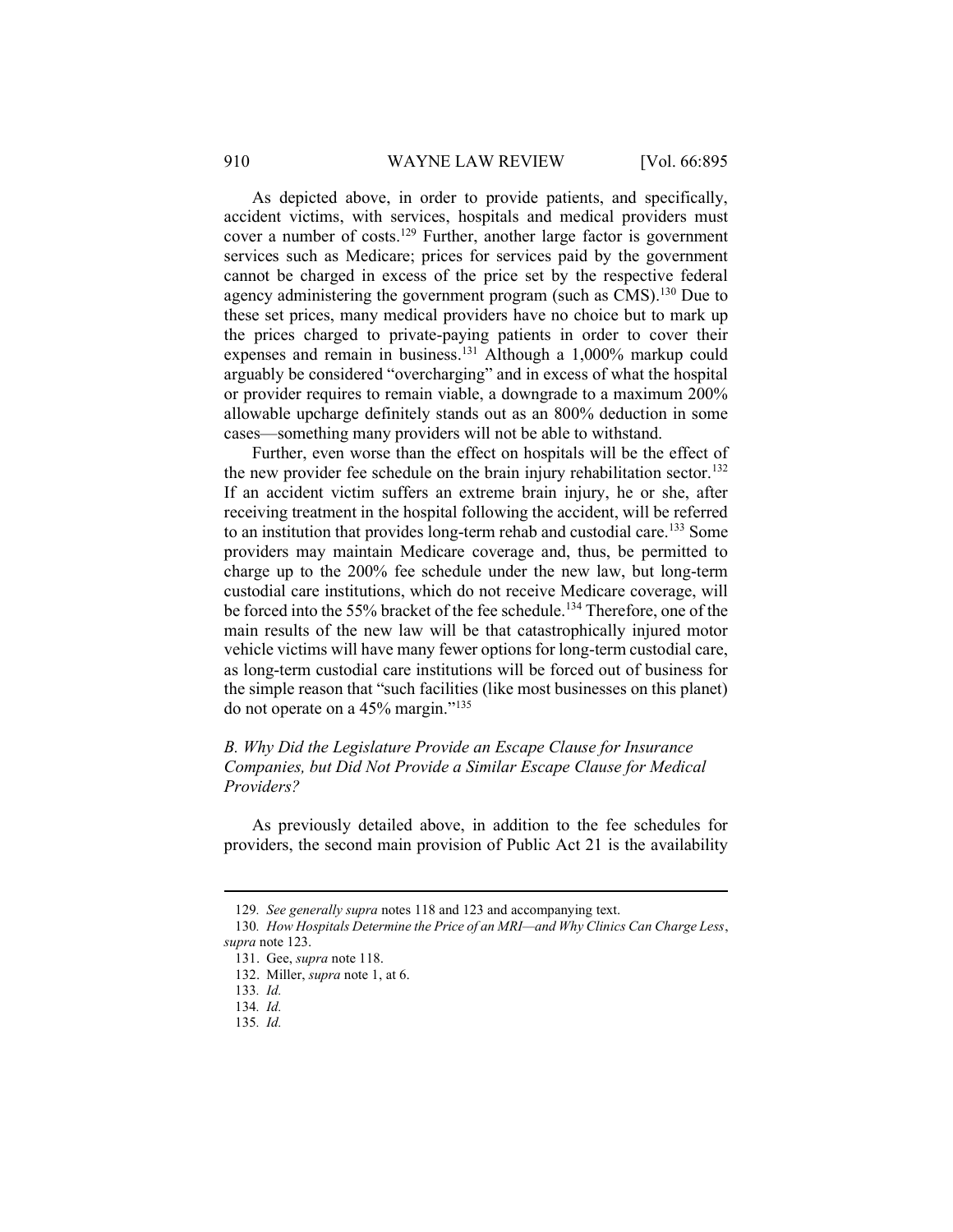of the tiered levels of PIP coverage.<sup>136</sup> The levels include: unlimited PIP coverage, a \$500,000 cap on PIP coverage, a \$250,000 cap on PIP coverage, a \$50,000 cap on PIP coverage if Medicaid eligible, and an option to completely opt out of PIP coverage if health insurance is maintained.<sup>137</sup> In addition, section 500.2111f of the new statute details a schedule of required premium reductions that must be implemented by insurance companies.<sup>138</sup>

On the face of MCL 500.2111f, the mandatory premium reductions seem to target the insurance industry in the same manner and to the same degree as the fee schedules of MCL 500.3157 target the provider industry. However, upon a closer examination of the new law, the insurance industry is provided with an "out" to such premium reductions via an escape clause in MCL 500.2111f.<sup>139</sup> The language of MCL 500.2111f(9) states that "[t]his section *does not prohibit an increase*<sup>140</sup> for any individual insurance policy premium if the increase results from applying rating factors as approved under this chapter . . . . "<sup>141</sup> Thus, due to the inclusion of this provision, insurers can escape the premium reduction mandates by simply rating insurance policies as they normally would.<sup>142</sup>

#### 1. Rating Practices by Insurance Companies

Overall, in light of the fact that insurance companies can evade the premium reductions and simply rate policies as they previously would,<sup>143</sup> an analysis of how insurance companies currently price their policies is key in illustrating just how prejudicial the new no-fault law is towards the medical industry. The main reason individuals in Michigan pay high rates for car insurance is simple: insurance companies basically have the liberty

<sup>136</sup>. Id. at 4.

<sup>137</sup>. Id.

<sup>138</sup>. Id. at 5. The premium reductions correspond to the various PIP coverage options that are available starting in July of 2020. MICH. COMP. LAWS § 500.2111f (2019). If the \$50,000 PIP cap is chosen, a 45% or higher premium reduction must take place. § 500.2111f(2)(a). If the \$250,000 cap is chosen, a 35% or higher premium reduction must take place. § 500.2111f(2)(b). If the \$500,000 cap is chosen, a 20% or higher premium reduction must take place.  $\S 500.2111f(2)(c)$ . Further, if the unlimited PIP option is chosen, a 10% or higher premium reduction must take place.  $\S 500.2111f(2)(d)$ . For individuals who choose to opt out of PIP coverage altogether, a premium must not be charged to the insured. § 500.2111f(3).

 <sup>139.</sup> Miller, supra note 1, at 6.

 <sup>140. § 500.2111</sup>f(9) (emphasis added).

<sup>141</sup>. Id.

 <sup>142.</sup> Miller, supra note 1, at 6.

<sup>143</sup>. Id.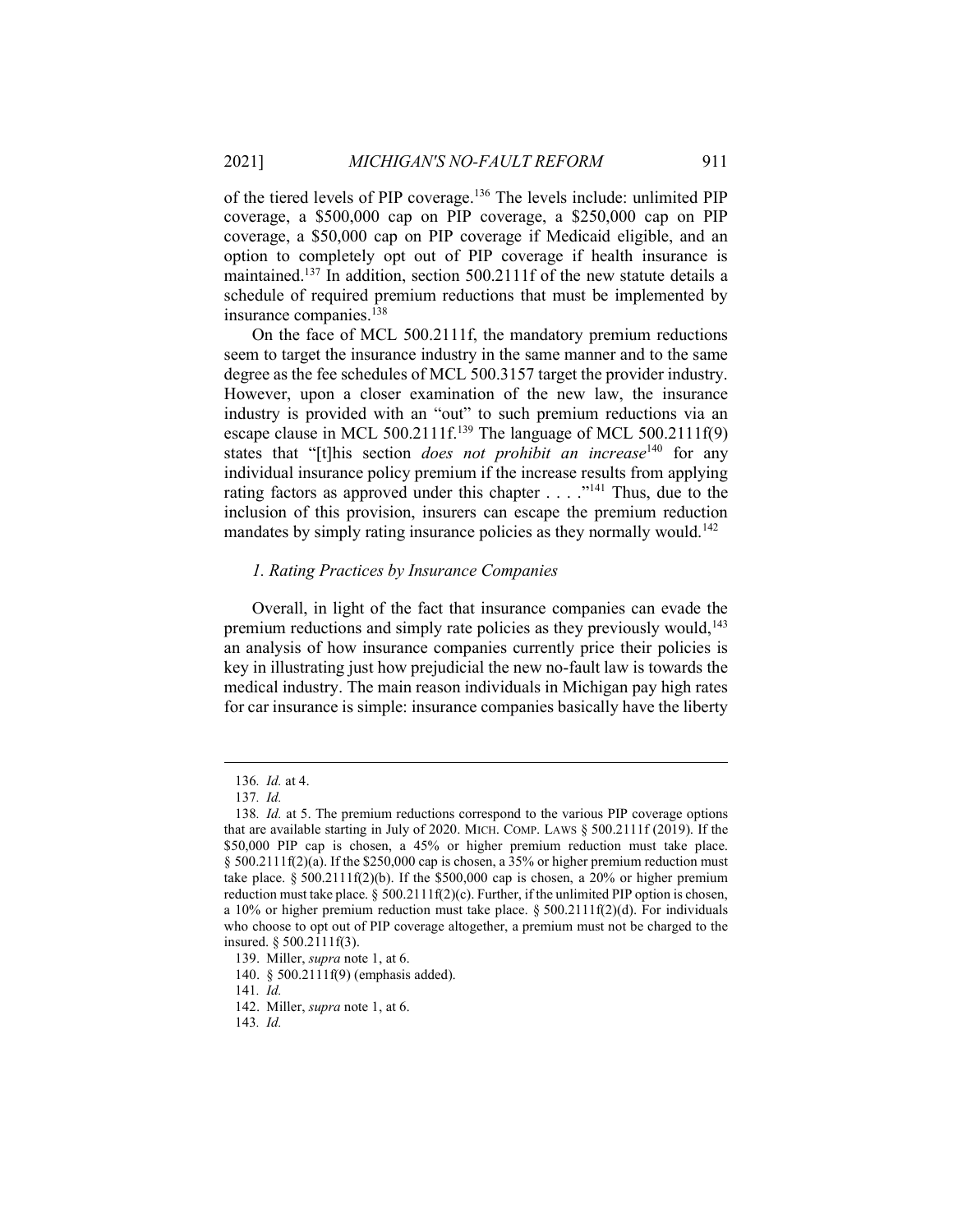to charge whatever rates they desire.<sup>144</sup> This initially derived, in significant respect, from the implementation of a "file and use" system in Michigan. Under this system, insurance companies merely file their rates with DIFS and then proceed to bill their consumers those rates.<sup>145</sup> Further, although the law in Michigan does allow the insurance commissioner to identify a rate as "excessive" and object to such a rate, since the implementation of Michigan's no-fault law, the commissioner has never come forward with such an objection.<sup>146</sup> This is likely the result of the ambiguous definition of the term "excessive" in the insurance code, which makes it difficult to deem any rate charged by an insurance company "excessive" and worthy of an objection.<sup>147</sup>

Under the new no-fault system, however, it is important to note that Michigan shifted to a modified "file and review system," under which DIFS must actually review and approve rates submitted by insurance companies before such rates can be assessed on policyholders.<sup>148</sup> However, it is important to note that even though this new system gives DIFS the liberty to push back against rating procedures by insurance companies,<sup>149</sup> it is currently still unknown what standards of review DIFS will abide by and how much time and effort DIFS will even put into such review.

Further, insurers often engage in a form of "targeting" when it comes to their rating practices.<sup>150</sup> For example, women, individuals with subpar credit, and widows and widowers frequently pay higher premiums than other drivers.<sup>151</sup> Further, under a common practice known as "auto insurance redlining," insurance companies charge up to thirty percent higher premiums in areas dominated by minorities (as opposed to areas which are predominantly white with comparable accident statistics or

<sup>144</sup>. Michigan Auto Insurance Rates: How Are They Determined? SINAS DRAMIS L. FIRM, https://sinasdramis.com/michigan-auto-insurance-rates [http://web.archive.org/ web/20210127005551/https://sinasdramis.com/michigan-auto-insurance-rates/] (last visited Feb. 3, 2020).

<sup>145</sup>. Id.

<sup>146</sup>. Id.

<sup>147</sup>. Id.

 <sup>148.</sup> Zeinab Najm, Town Hall Held to Answer Questions on New No-Fault Auto Insurance Law, DOWNRIVER SUNDAY TIMES (July 26, 2019), https://www.downriversun daytimes.com/2019/07/26/town-hall-held-to-answer-questions-on-new-no-fault-autoinsurance-law/ [http://web.archive.org/web/20210127005932/https://www.downriversun daytimes.com/2019/07/26/town-hall-held-to-answer-questions-on-new-no-fault-autoinsurance-law/].

 <sup>149.</sup> Id.

<sup>150</sup>. Michigan Auto Insurance Rates: How Are They Determined?, supra note 144. 151. Id.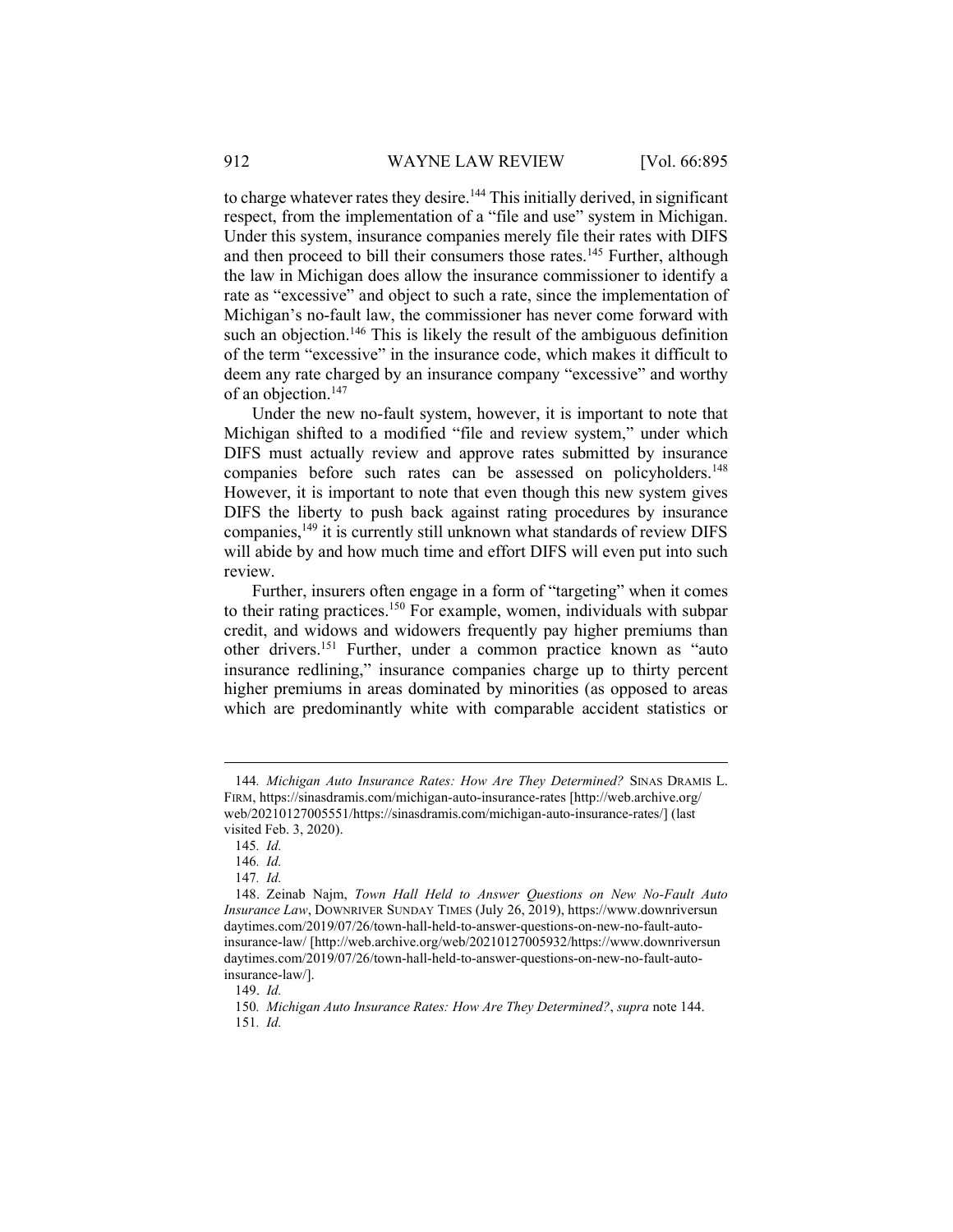costs).<sup>152</sup> These practices, combined with the "file and use" system (which is now the new "file and review" system, but which may end up having similar effects to those of the "file and use" system), leave drivers across the State of Michigan with no choice but to pay insurance rates that are much higher than the rates charged to drivers in other states.<sup>153</sup>

DIFS provided further insight into why insurers are permitted to charge Michigan drivers such high rates.<sup>154</sup> In describing how rates are established, DIFS explained that auto insurance in Michigan operates under state law "on a competitive basis."<sup>155</sup> What this means in practice is that so far as competition exists between insurance companies, the rates such companies charge cannot be deemed excessive.<sup>156</sup> Further, it is important to recognize that insurance companies pay insurance claims using the premium payments they receive from their consumers.<sup>157</sup> In setting their premiums, insurance companies estimate how much they will have to pay out to injured auto accident victims for the injuries such victims sustain as well as how much they will have to pay out to fix or replace vehicles damaged in auto accidents.<sup>158</sup> The expensive nature of medical services, combined with the uncertainty surrounding how much will have to be paid out in future medical costs, leads insurance companies to charge continually increasing premiums.<sup>159</sup>

Even with all of the changes Public Act 21 makes to the no-fault law in Michigan, the escape clause prescribed in MCL 500.2111f(9) permits insurance companies to continue charging the rates they charged consumers prior to the passage of the Act.<sup>160</sup> The premium reductions outlined in MCL 500.2111f virtually have no effect on insurance companies due to the escape clause.<sup>161</sup> Thus, what is leftover is: (1) a medical provider industry forced to comply with a fee schedule that, for many providers, will mean the demise of their businesses, and (2) an auto insurance industry that is permitted to carry on charging the same rates as charged before, prior to the passage of Public Act 21. This leads to a question that proponents and members of the insurance industry want to

<sup>152</sup>. Id.

<sup>153</sup>. Id.

<sup>154</sup>. How Are Rates Developed?, DIFS, https://www.michigan.gov/difs/0,5269,7-303- 13648\_60666\_77183-388734--,00.html [http://web.archive.org/web/20210202170326/ https://www.michigan.gov/difs/0,5269,7-303-13648\_60666\_77606-391032--,00.html (last visited Feb. 3, 2021).

<sup>155</sup>. Id.

<sup>156</sup>. Id.

<sup>157</sup>. Id.

<sup>158</sup>. Id.

<sup>159</sup>. Id.

 <sup>160.</sup> Miller, supra note 1, at 6.

<sup>161</sup>. See id.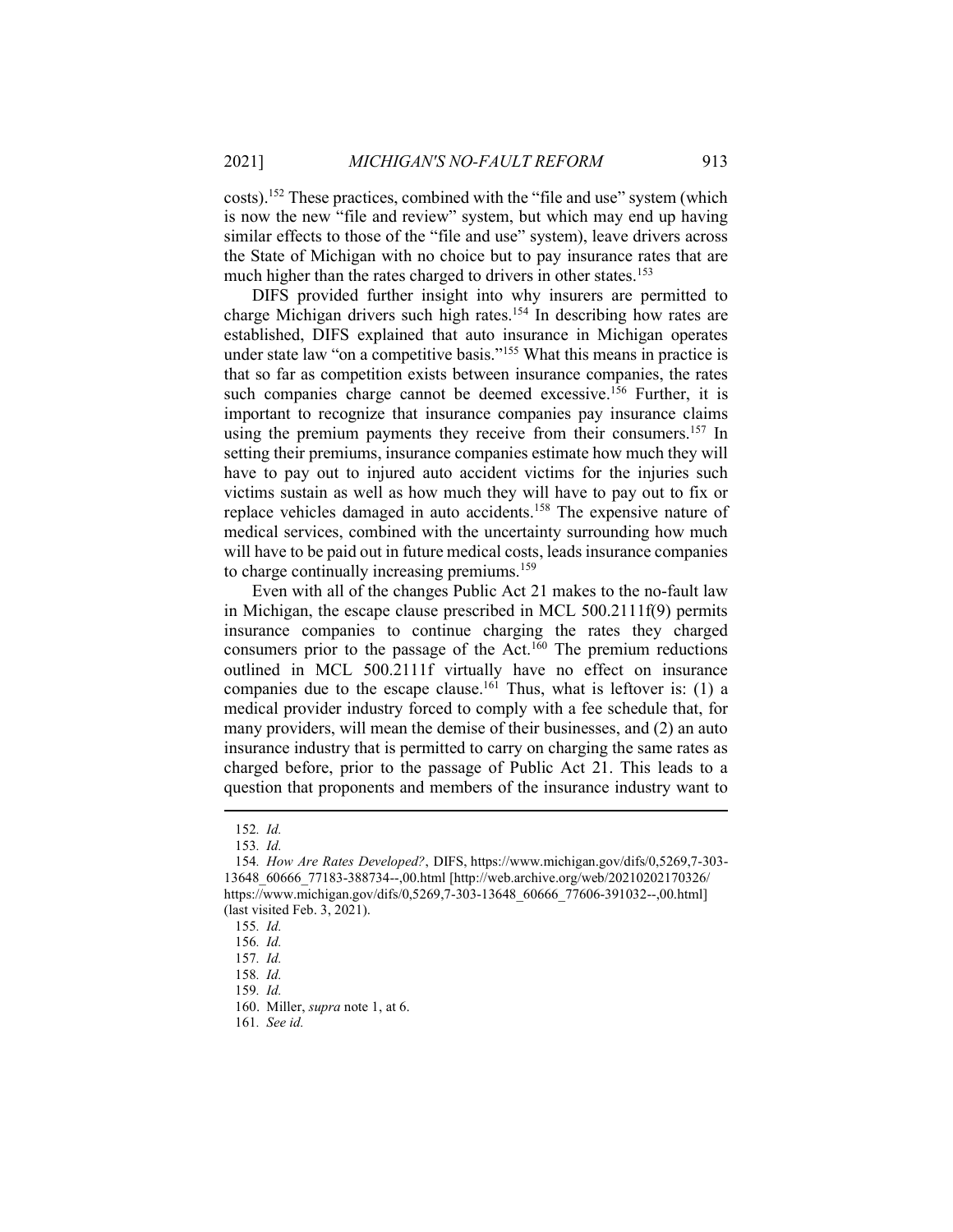avoid at all costs: why not implement a fee schedule for insurance carriers?<sup>162</sup>

## 2. Fee Schedule for Insurance Carriers: A Viable Option

With the new tiered levels of PIP coverage available under the new no-fault law, subjecting insurance companies to a fee schedule is a much more viable idea now than prior to the implementation of the new law. As stated previously, one of the biggest contributing factors that plays into how insurance companies price their premiums is the projection of future medical expenses that will have to be paid out to policyholders in the event of an auto accident.<sup>163</sup> Prior to the passage of Public Act 21, such a projection was virtually impossible, as accident victims received unlimited medical benefits.<sup>164</sup> However, under the new law, with the option to purchase varying levels of PIP coverage, many individuals will elect to purchase lower levels of coverage than the unlimited PIP option, thinking that doing so will save them money.<sup>165</sup> With consumers purchasing capped policies, it will be more tangible for insurance companies to project what they will have to pay out in the future if their consumers fall victim to auto accidents. This makes the idea of imposing a fee schedule on insurance companies—or, in other words, putting caps on the premium amounts insurance companies can charge their policyholders—a more tangible concept than it would have been prior to the passage of Public Act 21.

Overall, MCL 500.2111f already exhibits the making of a fee schedule on insurance companies. As described above, MCL 500.2111f(2)(a)–(d) and (3) already implement reductions on the premium amounts that insurance companies can charge their policyholders, which correspond to the PIP coverage level that the policyholder elects.<sup>166</sup> However, these provisions of the statute are virtually "cancelled out" by MCL 500.2111f; the escape clause allows insurance companies to continue rating their policies as they did prior to the passage of the new law.<sup>167</sup> The first step in implementing a fee schedule, then, would be to eliminate the escape

<sup>162</sup>. Id. at 7.

<sup>163</sup>. See How Are Rates Developed?, supra note 154.

<sup>164</sup>. Consumer Counselor Insurance Information for Michigan Consumers: Brief Explanation of Michigan No-Fault Insurance, DIFS, https://www.michigan.gov/docu ments/cis\_ofis\_ip202\_25083\_7.pdf [http://web.archive.org/web/20210127222731/https:// www.michigan.gov/documents/cis\_ofis\_ip202\_25083\_7.pdf] (last visited Feb. 3, 2020).

<sup>165</sup>. See George T. Sinas et al., Navigating The Chaos: The New No-Fault Legislation, SINAS DRAMIS L. FIRM (June 14, 2019), https://sinasdramis.com/wp-content/uploads/ michigan-no-fault-reform-summary.pdf [http://web.archive.org/web/20210127222913/ https://sinasdramis.com/wp-content/uploads/michigan-no-fault-reform-summary.pdf].

 <sup>166.</sup> MICH. COMP. LAWS § 500.2111f (2019).

 <sup>167. § 500.2111</sup>f(9).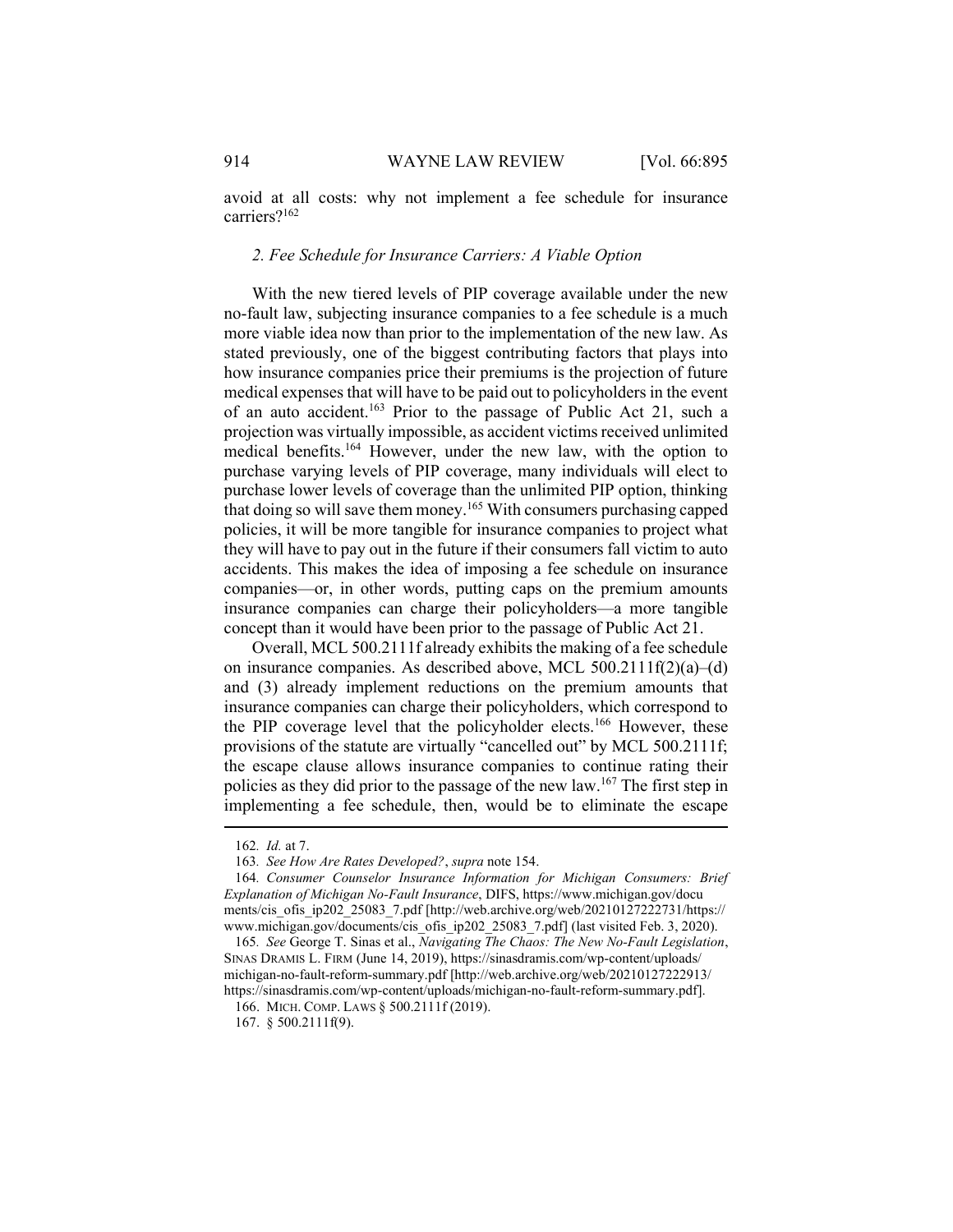clause. From there, a more rational approach would be to implement set limits on the premium amounts that insurance companies can charge for their policies rather than simply mandating reductions from the premium amounts charged as of May 1,  $2019$ .<sup>168</sup> Implementing caps on how much insurers can charge policyholders would allow policyholders to save more money than under a system where insurers must only reduce the premium amount charged as of May 1, 2019. The caps for premiums could be set as low as appropriate to save policyholders the most money.

# C. Public Act 21 Targets the Medical Industry Much More Than the Insurance Industry

Even though Public Act 21 attempts to target the insurance industry and reduce costs to consumers via the tiered levels of PIP coverage in MCL 500.3107, such efforts are virtually "wiped out" by the escape clause in MCL 500.2111f(9).<sup>169</sup> It is, thus, apparent that the effect of Public Act 21 is to target the medical industry much more than the insurance industry, not only via the fee-schedule provisions for medical providers in MCL 500.3157 but also via a number of other means as well.

First, MCL 500.3157(12) of the new law mandates that "neurological rehabilitation clinics," which include brain rehab institutions, doctors, nurses, therapists, and individuals providing attendant care, be accredited by the Commission on Accreditation of Rehabilitation Facilities (CARF).<sup>170</sup> This accreditation requirement places a strain on the medical industry that is not similarly imposed by the new law on the insurance industry, as achieving CARF accreditation is a long, expensive, and difficult task.<sup>171</sup> In a sense, this provision of the new law questions the quality of care providers are rendering without adequate justification.

Second, beginning on July 1, 2021, insurance companies will not have to pay for at-home attendant care provided by family members that exceeds fifty-six hours per week.<sup>172</sup> This can be viewed as a *medically* related strain that the new law imposes, both on medical providers and on family members providing in-home care to their loved ones following a catastrophic auto accident. The in-home care such family members provide to their loved ones includes medically necessary actions such as helping the victim go to the bathroom, helping the victim eat, helping the

 <sup>168. § 500.2111</sup>f(2).

<sup>169</sup>. See supra Section III.B.

 <sup>170.</sup> Miller, supra note 1, at 6.

<sup>171</sup>. Id.

 <sup>172.</sup> Gursten, supra note 53.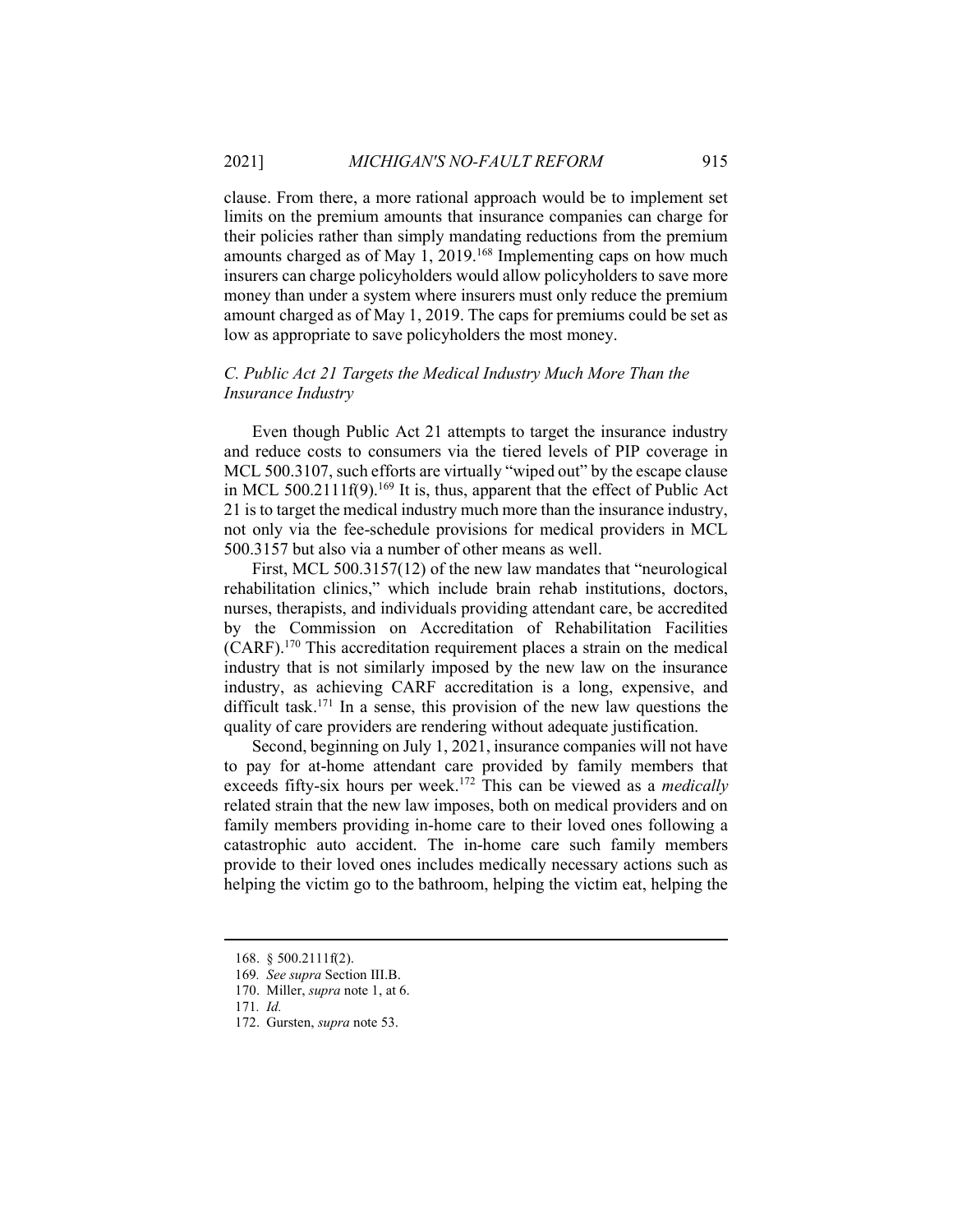victim take medication, and helping the victim use medical equipment.<sup>173</sup> Prior to the implementation of the new law, family members of victims of spinal cord and brain injuries could quit their jobs in order to furnish attendant care to their loved ones.<sup>174</sup> However, under the new system's implementation of the fifty-six hour cap, this will no longer be an option.<sup>175</sup>

Overall, this limit on family-provided attendant care may indirectly place a strain on professional providers of medical care; once the fifty-six hours of family-provided care is met, insurance companies can contract with private providers for any hours exceeding the fifty-six hour limit.<sup>176</sup> Although this may lead to increased revenue for private providers, this may also place an added strain on the medical industry, as private facilities will have to hire more individuals to provide care that was previously provided by the family members of victims.<sup>177</sup> For example, crash victims who suffer injuries to their brain or spinal cord often need twenty-four seven care; it is inevitable that private facilities will have to take on additional expenses to hire more workers and acquire the necessary equipment to provide such constant care.<sup>178</sup>

Additionally, aside from the family members of victims and facilities providing care, the auto accident victims themselves also do not look upon this new provision with favor.<sup>179</sup> For many victims, having such care provided by a family member is comforting after a life-changing accident; with the possibility of family-provided care now limited, victims, and especially those that require constant care, fear that they will be institutionalized in a Medicaid facility or other like institution.<sup>180</sup>

Third, under MCL 500.3151, individuals providing IMEs must be licensed, board-certified, or board-qualified medical providers practicing in the medical area required to treat the accident victim's injuries.<sup>181</sup> In addition, for the year leading up to the IME, the physician conducting the IME must have allotted the majority of his or her time towards the clinical

<sup>173</sup>. Michigan Attendant Care-FAQs, supra note 20.

 <sup>174.</sup> Kim Kozlowski & Jonathan Oosting, 'Very afraid' Auto Crash Survivors Fear No-Fault Overhaul Will Reduce or Wipe Out Aid, DET. NEWS (June 12, 2019, 11:18 PM), https://www.detroitnews.com/story/news/politics/2019/06/13/crash-survivors-fear-nofault-auto-insurance-overhaul-cuts-aid/1346198001/ [http://web.archive.org/web/202101 27224521if\_/https://www.detroitnews.com/story/news/politics/2019/06/13/crashsurvivors-fear-no-fault-auto-insurance-overhaul-cuts-aid/1346198001/].

<sup>175</sup>. Id.

<sup>176</sup>. Id.

<sup>177</sup>. Id.

<sup>178</sup>. Id.

<sup>179</sup>. Id.

<sup>180</sup>. Id.

 <sup>181.</sup> Ashton, supra note 98.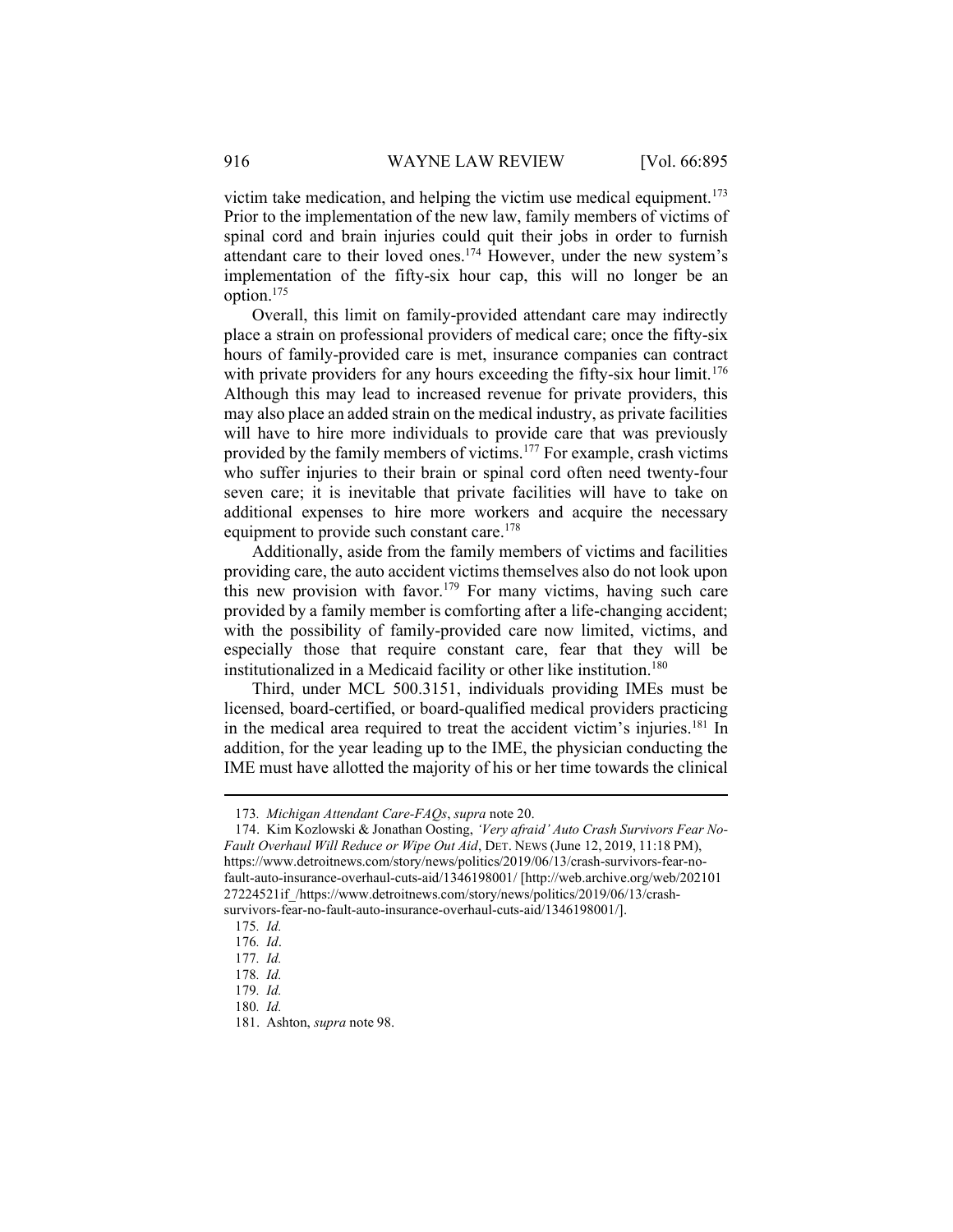practice of medicine or to the teaching of students in an accredited school, residency, or program.<sup>182</sup> Even though this specific provision is not the crux of this Note's analysis, it is one provision of the new law that impacts care providers. Although the new IME provisions do not function as a strain on the medical provider industry as a whole, the provisions will impact IME doctors who are unable to meet the new requirements.<sup>183</sup> Said in another way, this portion of the new law does not negatively affect legitimate medical practitioners who are already complying with the requirements; it affects IME doctors who cannot meet the standards set by the new law and, thus, will not be able to conduct IMEs anymore.<sup>184</sup> In the situation of IMEs, the insurance company is the one hiring the IME doctor.<sup>185</sup> Thus, if some of the lower-quality IME doctors are eliminated from the available pool of IME providers, insurance companies may have to pay more for the medical practitioners that meet the requirements of MCL 500.3151, and such costs will likely be passed on to policyholders.

Finally, under MCL 500.3157(a), DIFS is mandated to create a Utilization Review Department.<sup>186</sup> Per this provision of the statute, medical providers are required to provide records and other information in connection with the utilization review.<sup>187</sup> The insurer can mandate that the provider detail the reasons for treatment in writing.<sup>188</sup> If it is determined by DIFS that the provider is providing more treatment than necessary, insurance companies have the power to deny a claim, and the only way the provider can challenge the denial is through an appeal to DIFS via DIFS' own procedures.<sup>189</sup>

There is no question that the utilization review process will place an additional strain on the medical provider industry. Overall, the utilization review process obligates providers to comply with several mandates, including: producing billing and treatment records for patients; and

187. Id.

 188. Matthew S. LaBeau, Looking Down the Road at Changes to the Michigan No-Fault Act, COLLINS EINHORN FARRELL (May 30, 2019), https://ceflawyers.com/2019/05/30/look ing-down-the-road-at-changes-to-the-michigan-no-fault-act-prepared-by-matthew-slabeau/ [http://web.archive.org/web/20210127230356/https://ceflawyers.com/2019/05/30/ looking-down-the-road-at-changes-to-the-michigan-no-fault-act-prepared-by-matthew-slabeau/].

189. Sangster, *supra* note 44, at 15–16.

<sup>182</sup>. Id.

<sup>183</sup>. Id.

<sup>184</sup>. Id.

<sup>185</sup>. What Is an Independent Medical Examination?, MICH. AUTO L., https://www. michiganautolaw.com/no-fault/no-fault-act/what-is-an-ime/ [http://web.archive.org/web/ 20210127225607/https://www.michiganautolaw.com/no-fault/no-fault-act/what-is-anime/] (last visited Jan. 27, 2021).

 <sup>186.</sup> Sangster, supra note 44, at 15.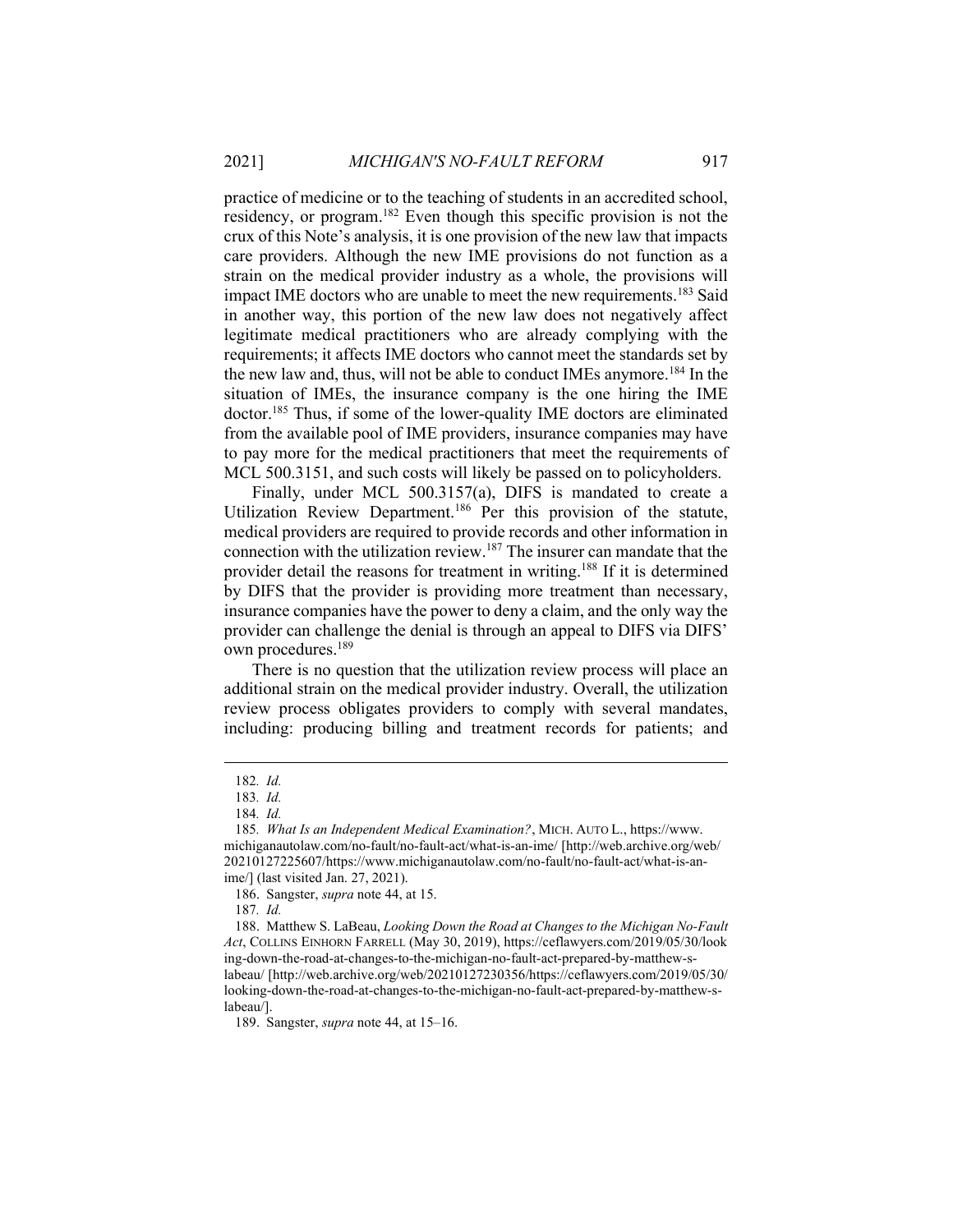coming forward with reasons for providing products, services, or accommodations that are different, longer, or more frequent than what is usually provided to a patient who has suffered the same condition.<sup>190</sup> Compliance with such requirements will cost medical providers time and money, and even if the provider complies with all obligations, the insurance company may still deny the provider's claim.

D. The New No-Fault System Will Not Achieve Its Main Goal of Reducing Premiums for Policyholders and Will Leave Policyholders Worse Off Than They Were Before

## 1. Policyholders Will Not Truly Receive Rate Reductions

In effect, the options for reduced levels of PIP coverage under Public Act 21 could actually lead to increased costs for policyholders. Health officials anticipate that the majority of drivers will select the least expensive PIP coverage permitted under the new law.<sup>191</sup> However, what most policyholders do not realize is that the lowest available levels of PIP coverage, such as the \$50,000 and \$250,000 capped plans, will be eaten up after just a few days in the hospital following a catastrophic injury, and the average stay in the hospital following an auto accident is around six weeks or more.<sup>192</sup> For policyholders who meet the cap quickly, and for policyholders who completely opt out of PIP coverage, health insurance or Medicaid will take over to cover the victim's medical expenses.<sup>193</sup> The damaging truth about health insurance for policyholders is that health insurance does not cover as many services, maintains a stricter limit on medical charges, and also often implements more expensive deductibles.<sup>194</sup> Therefore, the tiered options for PIP coverage will likely end up proving detrimental for policyholders. Once the PIP limit is met, policyholders will have to turn to their health insurance, which will require the payment of costly deductibles and provide less coverage for medical services.<sup>195</sup> In addition to higher co-pays, policyholders may be forced to

 <sup>190.</sup> Sinas et al., supra note 165, at 13.

 <sup>191.</sup> Kozlowski & Oosting, supra note 174.

<sup>192</sup>. Id.

 <sup>193.</sup> Miller, supra note 1, at 5.

 <sup>194.</sup> JC Reindl, After Michigan's No-Fault Overhaul, Health Costs May Depend on Your Employer, DET. FREE PRESS (Oct. 19, 2019, 6:00 AM), https://www.freep.com/story/ money/business/2019/10/19/michigan-no-fault-law-health-insurance/3984808002 [http://web.archive.org/web/20210127231437/https://www.freep.com/story/money/busin ess/2019/10/19/michigan-no-fault-law-health-insurance/3984808002/].

<sup>195</sup>. Id.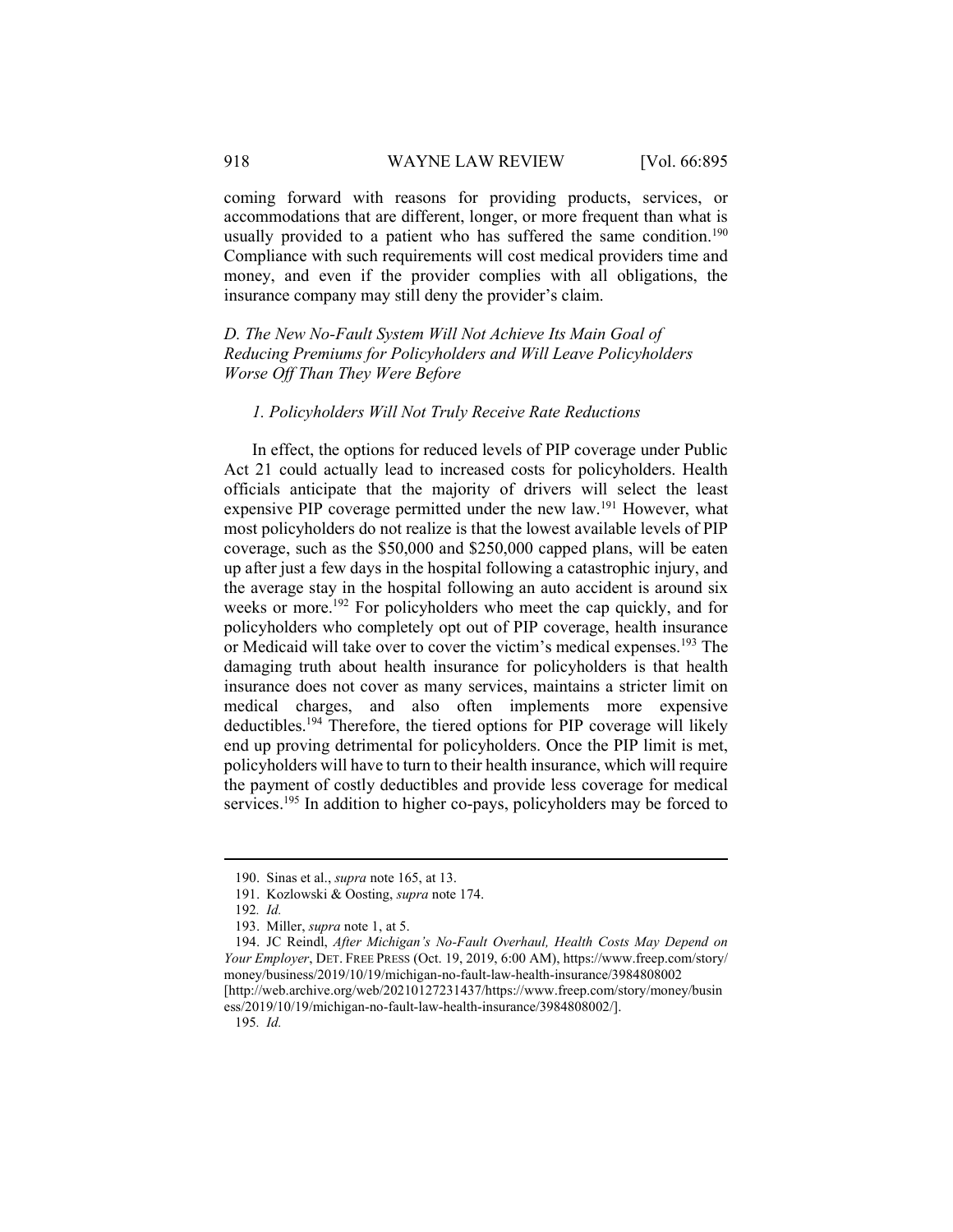pay out of pocket for some medically necessary services that their health insurance plans do not cover.<sup>196</sup>

Overall, the different options for PIP coverage will inevitably lead to a cost shift, not a cost savings. For example, it is estimated that Medicaid costs will increase by \$70 million in a span of ten years as a consequence of consumers opting to purchase lower levels of PIP coverage.<sup>197</sup> Aside from accident victims, who will be negatively affected if Medicaid does not cover certain services, and the Medicaid industry in general, it is also important to note that hospitals and medical providers will be negatively affected by this cost shift.<sup>198</sup> As stated previously, if the cost of a certain service rendered by a provider ends up exceeding the official price determined by CMS, payment to the provider will not exceed the set CMS price.<sup>199</sup> Therefore, for all Medicaid-eligible accident victims who elect a lower level of PIP coverage, providers will suffer—costs normally paid by the auto insurer will shift to Medicaid, and providers will receive significantly less payment for services payable under Medicaid.<sup>200</sup>

In addition to the cost shift to health insurance and Medicaid, there will likely also be a cost shift to the liability insurance section of auto insurance policies.<sup>201</sup> Thus, although an individual may elect a lower level of PIP coverage, auto insurance companies will likely increase the bodily injury portion of policies in order to compensate for this reduction in the PIP portion of the policy.<sup>202</sup> For example, if an individual elects one of the lower levels of PIP coverage and the PIP limit is met quickly by medical expenses, the individual's remaining medical expenses become an aspect of damages in the injured individual's third party lawsuit against the atfault driver.<sup>203</sup> Thus, policyholders who are found to be at-fault in auto accidents will face increased tort liability.<sup>204</sup> "In other words, the [Michigan] Legislature has shifted the 'pot of money' from the PIP pot to

202. Id.

204. Id.

 <sup>196.</sup> Kozlowski & Oosting, supra note 174.

 <sup>197.</sup> Egan, supra note 74.

<sup>198</sup>. How Hospitals Determine the Price of an MRI—and Why Clinics Can Charge Less, supra note 123.

<sup>199</sup>. Id.

<sup>200</sup>. Id.

 <sup>201.</sup> Paul Egan, No-Fault Claims Fee to Drop 55% Under New Michigan Law; Many Motorists Will Pay Nothing, DET. FREE PRESS (Nov. 13, 2019, 4:35 PM), https://www.freep.com/story/news/local/michigan/2019/11/13/michigan-no-fault-insur ance-law-reform-catastrophic-claim/4179266002/ [http://web.archive.org/web/20210128 003328/https://www.freep.com/story/news/local/michigan/2019/11/13/michigan-no-faultinsurance-law-reform-catastrophic-claim/4179266002/].

 <sup>203.</sup> Sangster, supra note 44, at 13.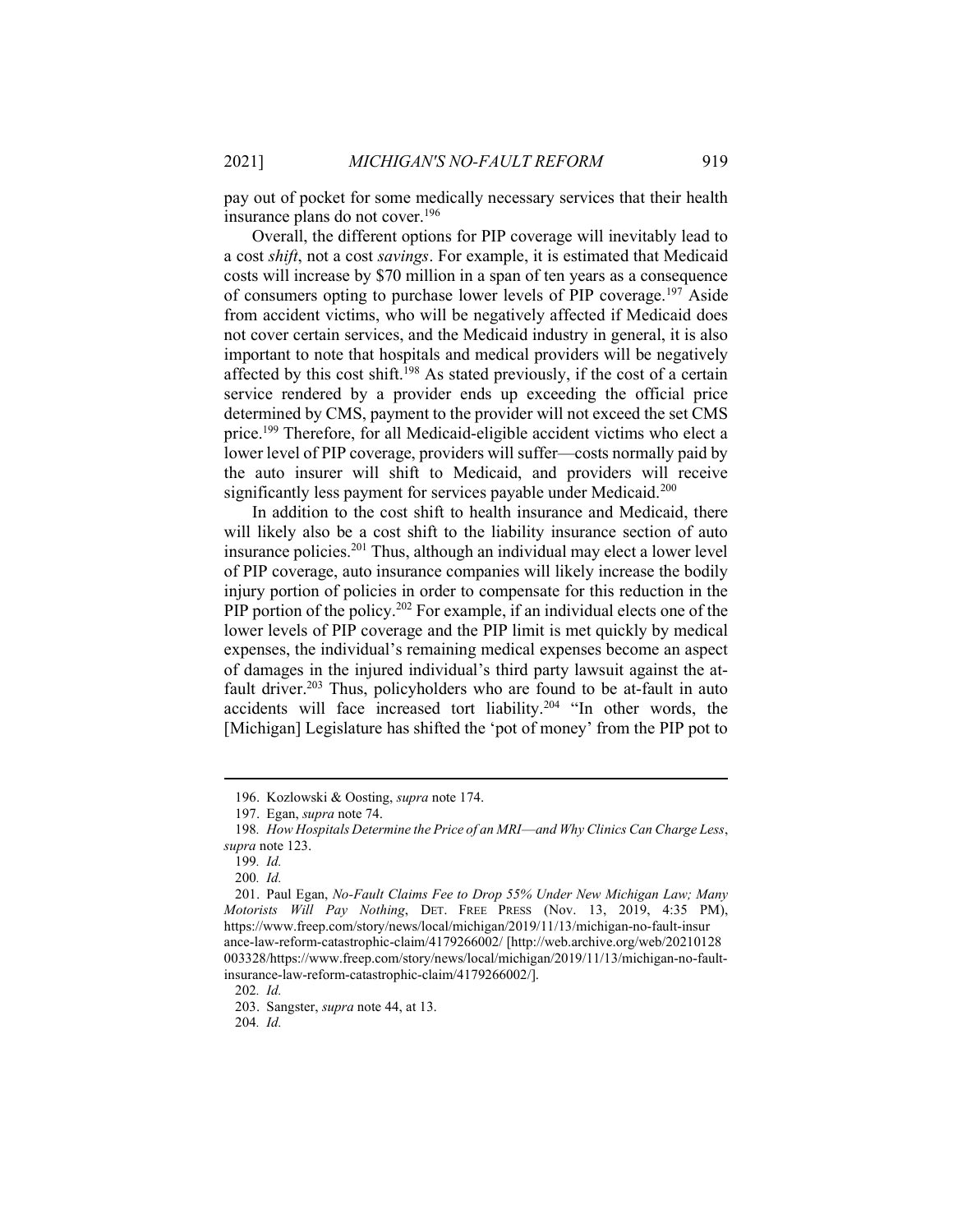the tort pot!"<sup>205</sup> As a result of the shift, insurance companies will likely charge policyholders more for the bodily injury portions of their policies in order to cover the increased tort exposure.<sup>206</sup>

Finally, another vital point that may be overlooked in the midst of the legislature's claim that the different options for PIP coverage will save policyholders money is that PIP coverage rarely functions as the largest contributing factor to an individual's auto insurance bill.<sup>207</sup> Overall, the most expensive line item of an insured's premium is frequently collision/comprehensive coverage, and the legislature, via Public Act 21, did nothing to address and/or limit how much insurance companies are charging for such coverage.<sup>208</sup>

## 2. Policyholders Will Have Less Access to Medical Providers

The cost shift to health insurance and Medicaid that will occur as individuals start purchasing lower levels of PIP coverage will inevitably force providers out of the market. For example, the "Medicare-style price controls," as discussed above, will lead hospitals and rehabilitation facilities to generate millions of dollars less in yearly revenue, as no-fault insurance consistently compensates medical providers more than any other kind of insurance.<sup>209</sup> According to *Crain's Detroit Business*, with the fee schedule for providers set to take effect on July 1, 2021, hospitals remain apprehensive about the possibility that private health insurance plans may not compensate them for treatment provided to auto accident victims who chose to entirely opt out of PIP coverage with their auto insurer.<sup>210</sup> Carolyn Wilson, the COO of Beaumont Health, informed Crain's that Beaumont estimated that the fee schedule and PIP coverage options will lead to

<sup>205</sup>. Id.

 <sup>206.</sup> Egan, supra note 74.

<sup>207.</sup> Miller, *supra* note 1, at 6. In reality, the largest contributing factor to an insured's bottom line premium amount is the collision/comprehensive coverage section of the auto insurance policy. Id. Although the new law targets the PIP portion of the policy, it institutes no mechanisms for reducing the most expensive portion of the policy collision/comprehensive coverage. Id. With collision/comprehensive accounting for onehalf to two-thirds of one's premium amount, it is evident that the PIP options will only result in minimal savings in relation to the overall cost of an insured's auto insurance policy. Id.

<sup>208</sup>. Id.

 <sup>209.</sup> Reindl, supra note 194.

 <sup>210.</sup> Chad Livengood, Uncertainty Looms for Hospitals Under New Auto Insurance Law, CRAIN'S DET. BUS. (June 2, 12:06 AM), https://www.crainsdetroit.com/healthcare/uncertainty-looms-hospitals-under-new-auto-insurance-law [https://web.archive.org/ web/20200629145321/https://www.crainsdetroit.com/health-care/uncertainty-loomshospitals-under-new-auto-insurance-law].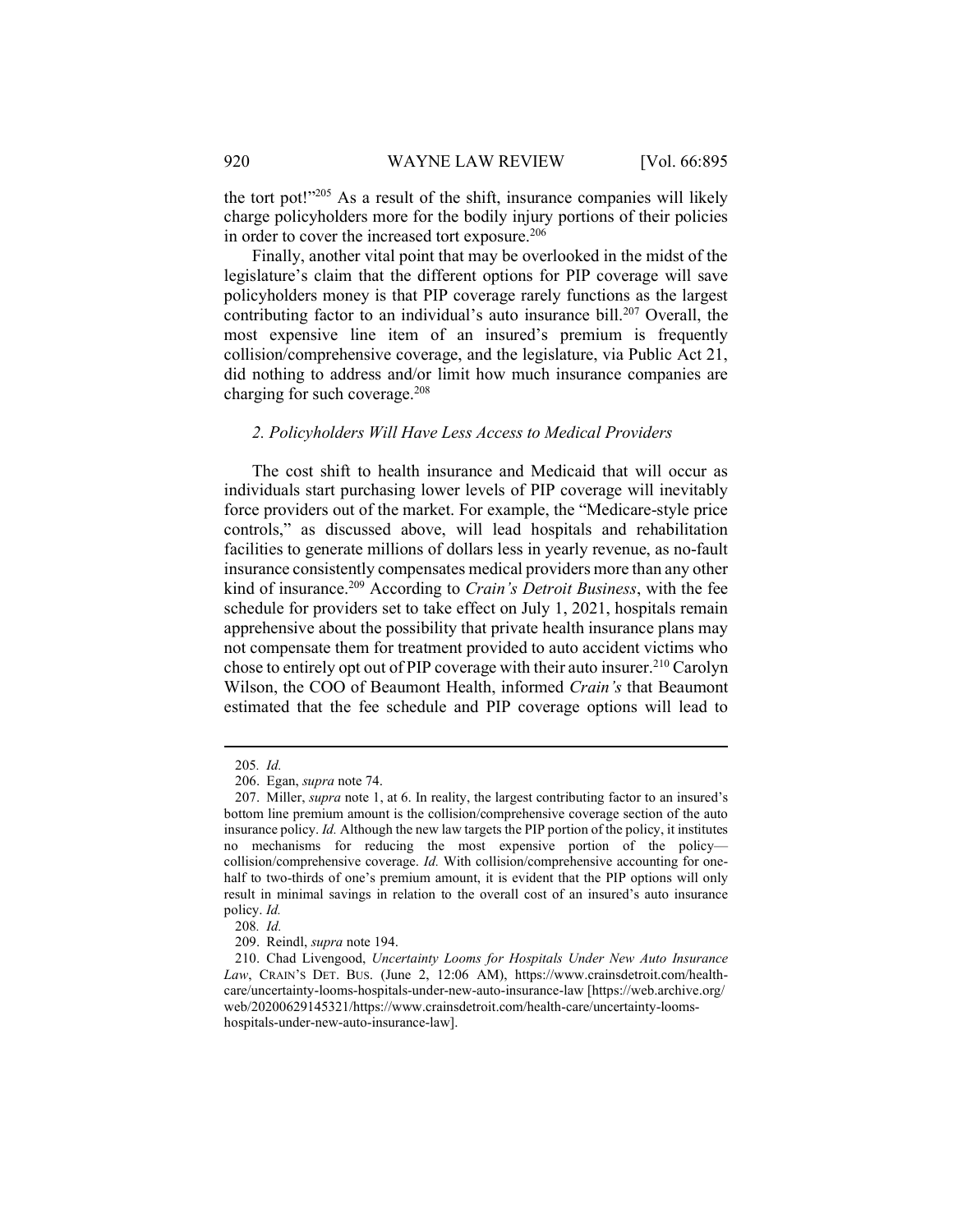"multiple tens of millions of dollars of loss in revenue for Beaumont Health.<sup>"211</sup> In addition, Wilson predicted that Beaumont, which maintains 8 hospitals, 145 outpatient facilities, and 38,000 employees, will have to resort to shutting down or downsizing a number of Detroit area trauma facilities in response to the new changes in the law.<sup>212</sup>

Further, even more detrimental to the provider industry will be the fifty-five percent fee schedule, which applies to provider rendered services not covered under Medicare.<sup>213</sup> The minimal fee schedule could lead to the demise of long-term institutions that provide specialized care to accident victims who have suffered trauma to their brain and spinal cord.<sup>214</sup> In reference to the fifty-five percent fee schedule, Phil Weaver, the CEO of the nonprofit, Hope Network, which maintains four neuro-rehabilitation locations in Michigan, stated: "We can[not] hire therapists for that. We can[not] have doctors and occupational therapists, speech therapists and regular physical therapists for that fee. There[ is] just no way to do it."<sup>215</sup> Further, according to Erica Coulston, who started a recovery center in Southfield, Michigan and who is a survivor of an injury to her spinal cord, the fifty-five percent fee schedule functions as a "pay cut."<sup>216</sup> Facilities such as Ms. Coulston's, which provide injured individuals with specialized neurological care, must hire and employ a significant number of staff members, provide staff members with extensive training, and buy and maintain costly equipment.<sup>217</sup> According to Coulston, "As this fee schedule takes into [sic] effect and as providers adjust, there are many providers that will go out of business because they simply can [not] survive."<sup>218</sup>

# 3. Policyholders Will Receive Less Care

Even though individuals who choose to purchase a lower level of PIP coverage under the new law can turn to their health insurance, Medicare, or Medicaid once the PIP cap is met, such coverage will not be enough in many situations.<sup>219</sup> Although health insurance may cover certain things, such as an accident victim's hospital bills and provider-sponsored rehabilitation, health insurance, Medicare, and Medicaid do not cover as

<sup>211</sup>. Id.

<sup>212</sup>. Id.

 <sup>213.</sup> Miller, supra note 1, at 4.

 <sup>214.</sup> Kozlowski & Oosting, supra note 174.

<sup>215</sup>. Id.

<sup>216</sup>. Id.

<sup>217</sup>. Id.

<sup>218</sup>. Id.

 <sup>219.</sup> Reindl, supra note 194.